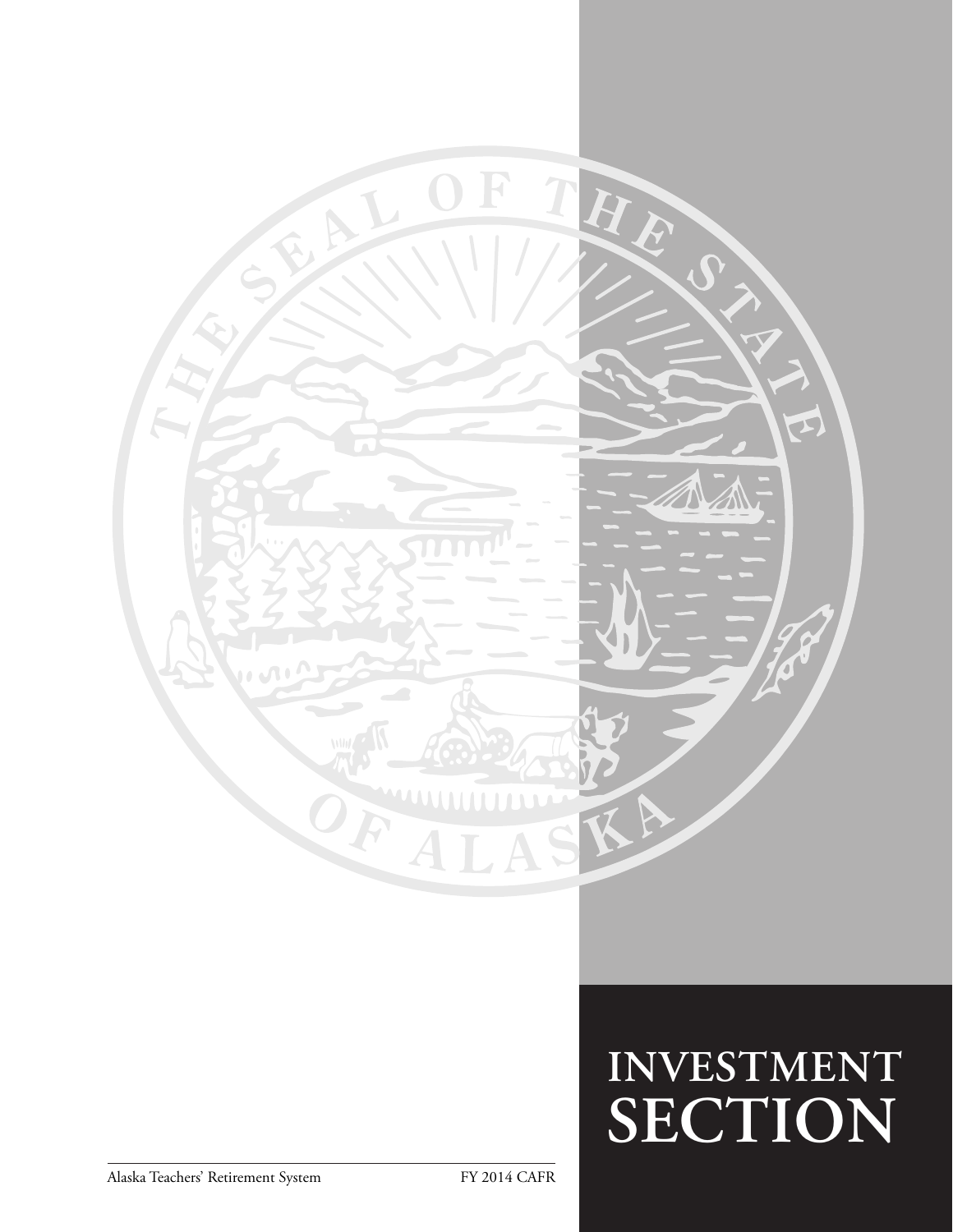## Callan

Callan Associates Inc. 1660 Wynkoop Street Suite 950 Denver, CO 80202

Main 303 861 1900

callan.com

September 3, 2014

Alaska Retirement Management Board State of Alaska, Department of Revenue Treasury Division 333 Willoughby Avenue, 11th Floor Juneau, Alaska 99801

Dear Board Members:

This letter reviews the investment performance of the Alaska Retirement Management Board (ARMB) for the fiscal year ended June 30, 2014.

Callan Associates Inc. (Callan) independently calculates time-weighted performance statistics based on underlying custodial data provided by the Board's custodian, State Street Bank & Trust Company. The performance calculations were made using a time-weighted return methodology based upon current market values. ARMB's real estate consultant, the Townsend Group, calculates returns for the real estate segment of the portfolio. Callan incorporates that data into the Total Plan returns.

Callan serves as ARMB's independent general investment consultant and evaluates ARMB's performance in relation to market benchmarks, appropriate manager peer groups and other public pension systems. The performance calculations were made using methodology similar to Global Investment Performance Standards.

ARMB's primary investment objective is to prudently and expertly invest assets, in accordance with governing law and industry practices, in a manner that will help ensure assets under supervision are sufficient to pay promised benefits to its members and their beneficiaries. In pursuit of these objectives, ARMB periodically evaluates liabilities, expected contributions and potential earnings. This analysis is used to consider a wide range of potentially viable investment strategies. The Board selects a strategic investment policy that balances long-term growth potential at an acceptable level of risk. A policy benchmark is constructed that mirrors the Board's strategic asset allocation policy. The policy benchmark is a custom target comprising equity, fixed income, real estate and other market indices weighted in the same proportions as ARMB's investment policy.

Major equity markets enjoyed a strong fiscal year in 2014. The Russell 3000 Index, a measure of broad U.S. equity, surged 25.22% during fiscal year 2014. International stocks, as measured by the MSCI ACWI ex-U.S. Index, gained 22.28% for the same period. A broad measure of the total global equity market (MSCI All Country World Index) also boasted strong performance, returning 23.58%.

Falling bond yields during the period boosted fixed income performance. The Barclays Capital Aggregate Bond Index, a widely used gauge of the investment grade domestic fixed income market, gained 4.37%. Absolute return strategies, such as hedge fund-of-funds, posted respectable gains during the fiscal year. For example, the Callan Absolute Return Hedge Fund-of-Funds Style median return was 8.16% (net-of-fees). Private real estate investments, as measured by the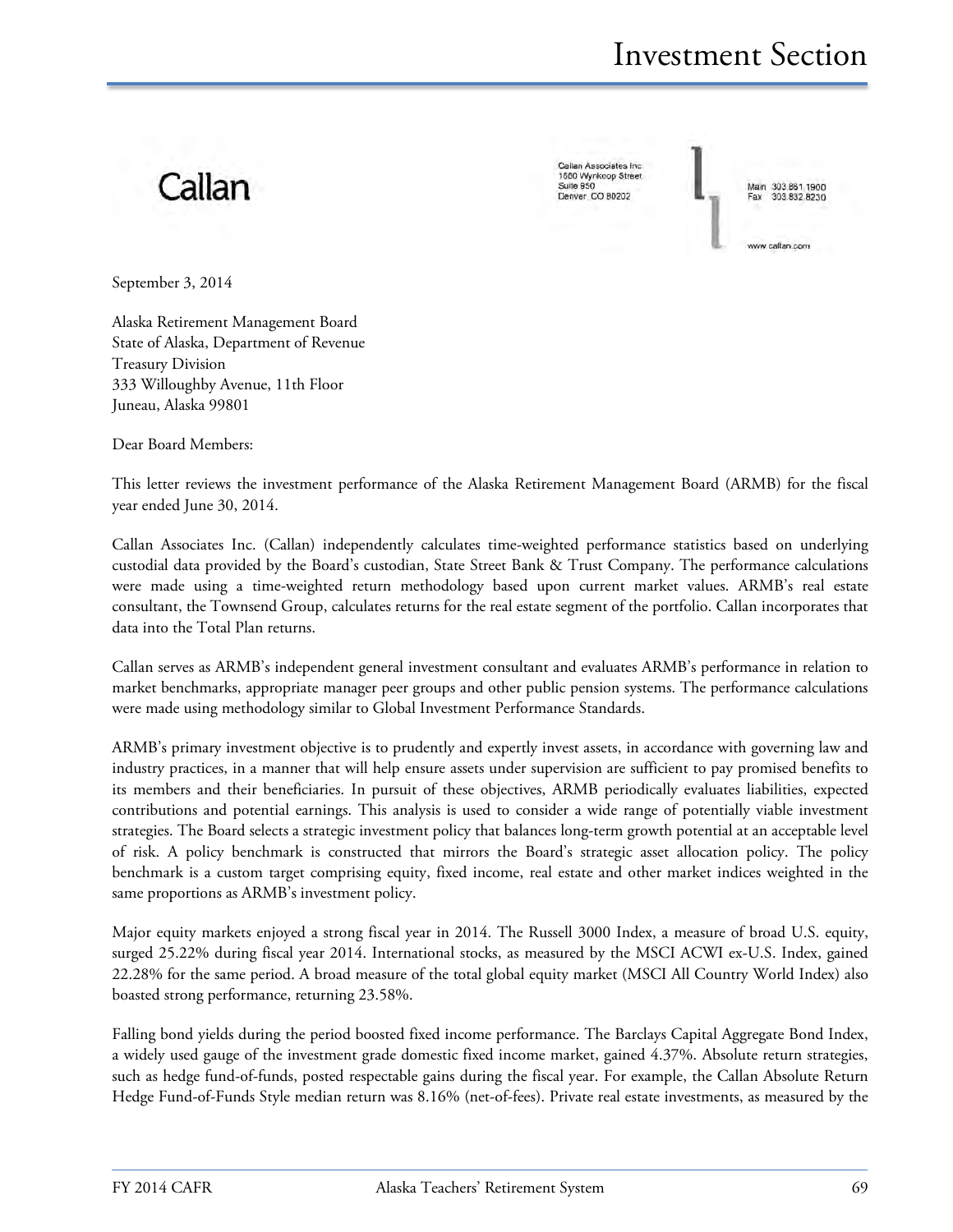NCREIF Property Index, continued to advance, returning 11.21% during fiscal 2014. Publicly traded real estate, as measured by the NAREIT Equity Index, increased 13.02% during the same period.

ARMB's various asset group returns were all positive through June 30, 2014, as shown below.

| 25.8%   |
|---------|
| 23.4%   |
| 24.2%   |
| 13.3%   |
| $6.5\%$ |
| $5.1\%$ |
|         |

For fiscal year 2014, the Public Employees Retirement System (PERS) had a time-weighted total return of 18.56% and the Teachers Retirement System (TRS) also had a time-weighted total return of 18.56%. Both Systems outperformed their strategic policy benchmark target return of 17.20%. The two funds' returns were also above the 16.11% median return for Callan's Public Fund database.

Over longer-term periods, PERS and TRS have closely tracked their target index returns. For example, PERS' 10-year annualized return through June 30, 2014 was 7.26% while TRS's return was slightly higher at 7.31%. These returns were in line with and slightly above their target return of 7.20%. Over the longest period for which Callan has detailed data (22.75 years) for PERS and TRS, they achieved annualized total returns of 8.05% and 8.10%, respectively, which is higher than the policy benchmark return of 8.02%.

Both systems are well diversified and currently have asset allocation policies that, in our opinion, are consistent with achievement of a long-term "real" return of 4.5% or better.

In summary, fiscal 2014 was a good year for most major asset categories allowing diversified investment portfolios to perform well.

Sincerely,

Paul Erlendson Senior Vice President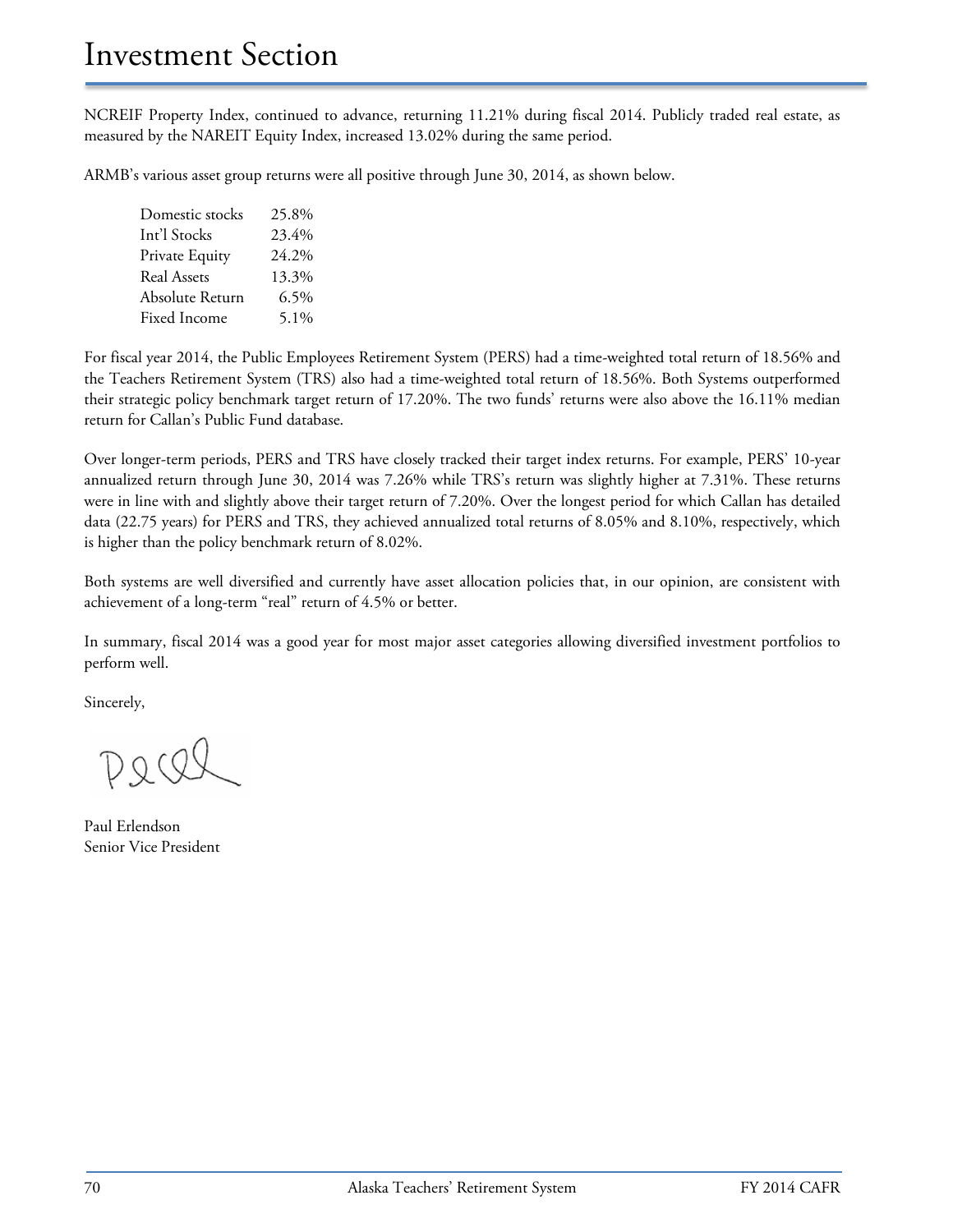## Investment Section

## **Department of Revenue Treasury Division Staff As of June 30, 2014**

**Commissioner**

Angela Rodell

**Deputy Commissioner** Michael Pawlowski

**Director** Pamela Leary, CPA **Comptroller** Scott Jones, CPA

Gary Bader

**Cash Management** Michelle M. Prebula, MBA, CPA, CCM

**Chief Investment Officer**

**Investment Officers** Bob G. Mitchell Stephen R. Sikes Zachary Hanna Steve Verschoor Shane Carson Sean Howard Paul Hackenmueller

**ARMB Liaison Officer** Judy Hall

Casey Colton Nicholas Orr Victor Djajalie Joy Wilkinson Alyson Campbell Emily Peyton

#### **External Money Managers and Consultants**

**Investment Consultants** Callan Associates, Inc.

*Denver, CO* The Townsend Group *San Francisco, CA*

#### **Investment Advisory Council**

William Jennings *Colorado Springs, CO* Jerrold Mitchell *Wayland, MA* Robert Shaw *San Francisco, CA*

#### **Absolute Return**

Crestline Investors, Inc. *Fort Worth, TX* Global Assets Management Inc. *Los Angeles, CA* Prisma Capital Partners *New York, NY*

#### **Domestic Equity Large Capitalization**

Analytic Investors LLC *Los Angeles, CA* Barrow, Hanley, Mewhinney & Strauss *Dallas, TX* Capital Guardian Trust Co. *Los Angeles, CA* Allianz Global Investors (formerly RCM) *San Francisco, CA* McKinley Capital Management, Inc. *Anchorage, AK* Relational Investors LLC *San Diego, CA* Quantitative Management Associates *Newark, NJ*

#### **Domestic Equity MicroCap**

DePrince, Race & Zollo, Inc. *Winter Park, FL* Lord Abbett & Co. *Jersey City, NJ*

**Domestic Equity Small Capitalization** Jennison Associates LLC *New York, NY* Lord Abbett & Co. *Jersey City, NJ* Luther King Capital Management *Fort Worth, TX* Frontier Capital Management *Boston, MA* Victory Capital Management *St. Louis, MO*

#### **Domestic Equity Index Fund** State Street Global Advisors

*San Francisco, CA*

#### **Emerging Markets**

Eaton Vance Management *Boston, MA* Lazard Asset Management *New York, NY*

#### **Global Equity and Emerging Income**

Lazard Freres Asset Management *New York, NY*

#### **High Yield/Convertible Bond**

MacKay Shields LLC *New York, NY* Advent Capital Management *New York, NY*

#### **Taxable Municipal Bonds**

Guggenheim Partners LLC *Santa Monica, CA* Western Asset Management Company *Pasadena, CA*

#### **International Equity – EAFE**

Brandes Investment Partners, L.P. *San Diego, CA* Capital Guardian Trust Co. *Los Angeles, CA*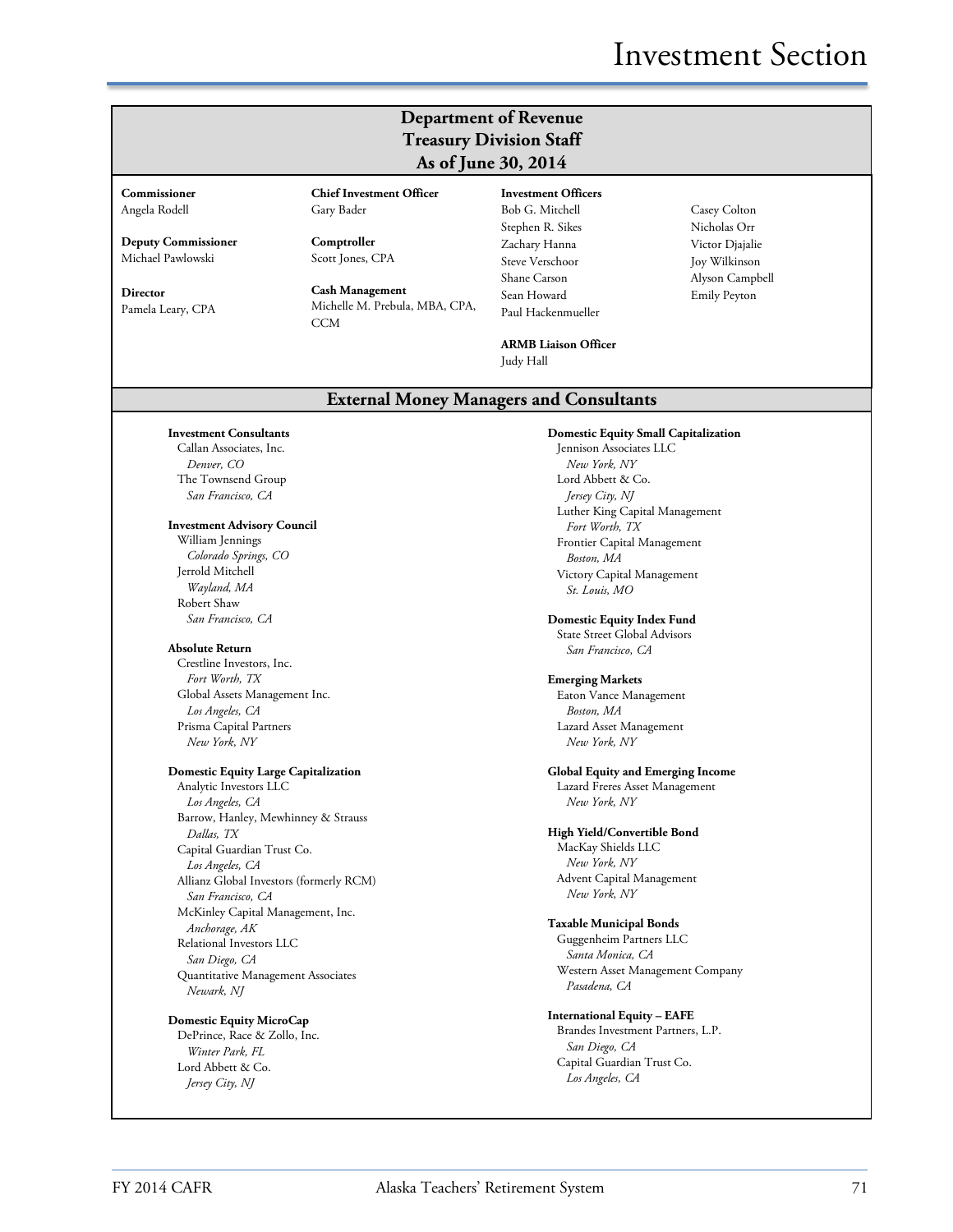### **External Money Managers and Consultants (cont.)**

#### **International Small Cap**

Mondrian Investment Partners *London, England* Schroders Investment Management NA *New York, NY*

#### **International Fixed Income** Mondrian Investment Partners

*London, England*

#### **Master Limited Partnerships**

FAMCO MLP *St. Louis, MO* Tortoise Capital Advisors LLC *Leawood, KS*

#### **Private Equity**

Abbott Capital Management, L.P. *New York, NY* Pathway Capital Management, LLC *Irvine, CA*

#### **Real Assets – Energy**

EIG Global Energy Partners *Washington, DC*

#### **Real Assets – Farmland**

Hancock Agricultural Investment Group *Boston, MA* UBS AgriVest, LLC *Hartford, CT*

#### **Real Assets – Timber**

Hancock Timber Resource Group *Charlotte, NC* Timberland Investment Resources LLC *Brookline, MA*

#### **Real Assets – Real Estate Core Separate Accounts**

Cornerstone Real Estate Advisers, Inc. *Hartford, CT* LaSalle Investment Management *Chicago, IL* Sentinel Real Estate Corporation *New York, NY* UBS Realty Investors, LLC *San Francisco, CA*

#### **Real Assets – Commingled Real Estate Funds**

Almanac Realty Investors *Alpharetta, GA* BlackRock Realty *San Francisco, CA* Colony Capital *Los Angeles, CA* Cornerstone Real Estate Advisers, LLC *Hartford, CT*

#### **Real Assets – Commingled Real Estate Funds (cont'd)** Coventry Real Estate Fund II, LLC *New York, NY* Clarion Partners *New York, NY* J.P. Morgan Investment Management Inc. *New York, NY* Silverpeake Real Estate Partners New York, NY Lowe Hospitality Investment Partners, LLC *Los Angeles, CA* Sentinel Real Estate Corporation *New York, NY* Tishman Speyer Properties *New York NY* UBS Realty Investors, LLC *Hartford, CT*

#### **Real Assets – Infrastructure**

Brookfield Investment Management *Encinitas, CA* Industry Funds Management *New York, NY* JP Morgan Asset Management *San Francisco, CA* Lazard Asset Management *New York, NY*

#### **Supplemental Benefits System,**

**Deferred Compensation Plan and Defined Contribution Plan** BlackRock *San Francisco, CA* Allianz Global Investors (formerly RCM) *San Francisco, CA* State Street Global Advisors *Boston, MA* T. Rowe Price Investment Services *Baltimore, MD* Brandes Investment Partners *San Diego, CA* 

#### **Global Master Custodian** State Street Bank & Trust Co. *Boston, MA*

**Independent Auditors** KPMG, LLP *Anchorage, AK*

#### **Legal Counsel** Robert Johnson *Anchorage, AK*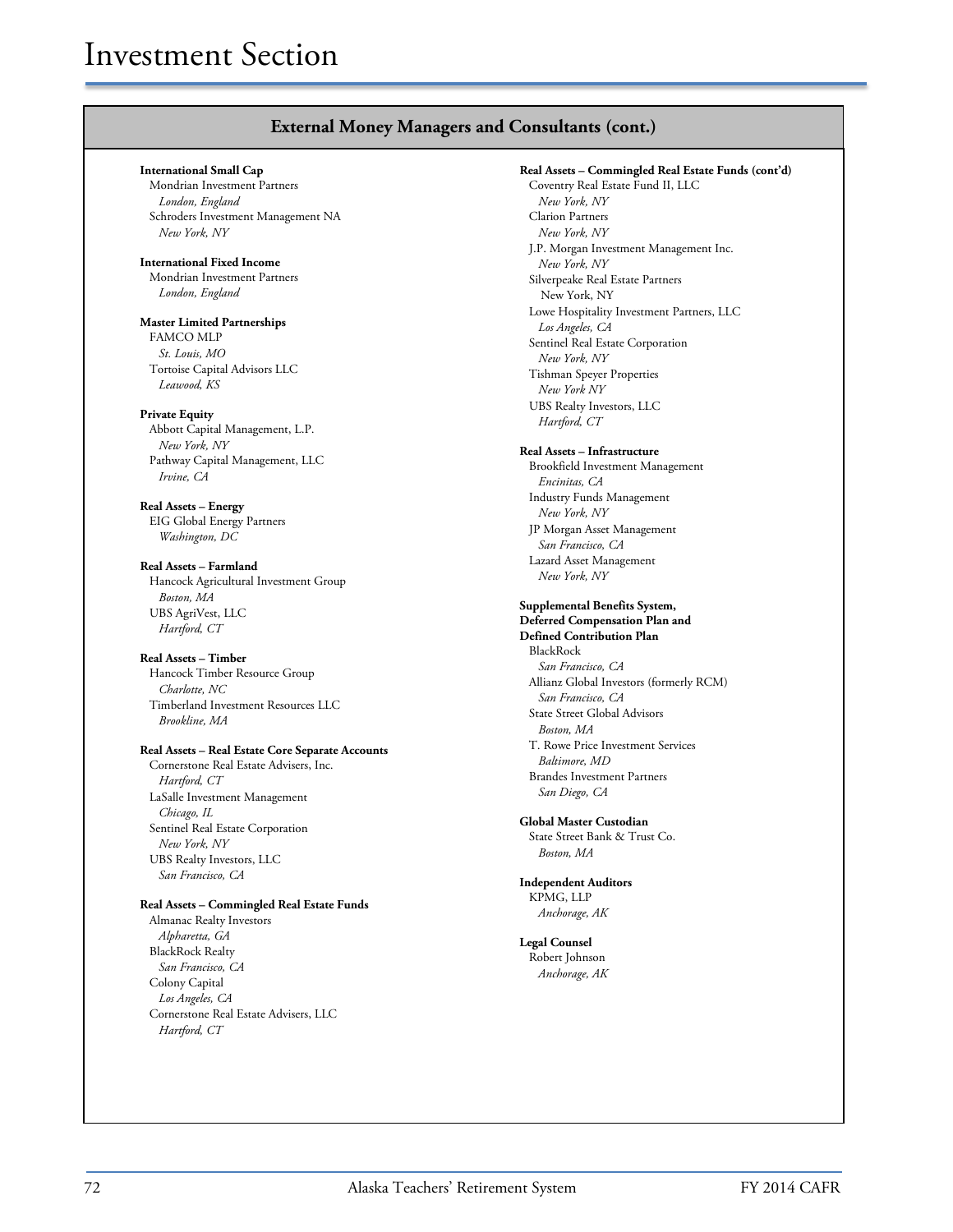## **Teachers' Retirement System Investment Report**

### **INVESTMENTS**

The investment goals of the State of Alaska Teachers' Retirement System (TRS) are the long term return and sustainability of the pension funds under management. Annually, the Alaska Retirement Management Board (ARMB) sets its asset allocation strategy in order to reflect changes in the marketplace while still retaining an expected optimal risk/return level within the set constraints and objectives of the ARMB.

The ARMB categorizes its investments into eight asset classes: domestic equities, global equities ex-U.S., alternative equity strategies, private equity, real assets, fixed income, absolute return, and cash equivalents. The performance of each asset class is compared with a benchmark comprised of one or more market indices. The performance for the total portfolio is compared with its policy portfolio, determined by calculating the weighted performance of the underlying asset class benchmarks at the portfolio's target asset allocation. The asset class benchmarks are illustrated below:

| <b>Asset Class</b>                     | <b>Benchmark</b>                                       |
|----------------------------------------|--------------------------------------------------------|
| Domestic Equity                        | Russell 3000 Index                                     |
| Global Equities Ex-U.S.                | MSCI All Country World Ex-U.S. Index                   |
| <b>Alternative Equities Strategies</b> | 50% S&P 500 Index                                      |
|                                        | 30% CBOE Buy Write Index                               |
|                                        | 20% Bank of America Yield Alternative Index            |
| Private Equity                         | 1/3 S&P 500 Index                                      |
|                                        | 1/3 Russell 2000 Index                                 |
|                                        | 1/3 MSCI EAFE Index                                    |
| Real Assets                            | 50% NCREIF Property Index                              |
|                                        | 15% Barclays TIPS Index                                |
|                                        | 10% NCREIF Farmland Index                              |
|                                        | 10% NCREIF Timberland Index                            |
|                                        | 5% FTSE NAREIT All Equity REIT Index                   |
|                                        | 10% S&P Global Infrastructure <sup>1</sup>             |
| Fixed Income                           | 80% Barclays Intermediate Treasury Index               |
|                                        | 10% Bank of America Merrill Lynch US High Yield Master |
|                                        | <b>II</b> Constrained Index                            |
|                                        | 7% Citigroup World Gov. Bond Ex-U.S. Index             |
|                                        | 3% JP Morgan Global Bond Index - Emerging Markets      |
|                                        | Global Diversified Index                               |
| Absolute Return                        | 91 Day Treasury Bill + 5%                              |
| Cash Equivalents                       | 91 Day Treasury Bill                                   |

The target asset allocation is determined by the ARMB, utilizing capital market assumptions provided by its independent general investment consultant, Callan Associates. During the 2014 fiscal year, ARMB's target asset allocation was 26% domestic equities, 25% global equities ex-U.S., 3% alternative equity strategies, 9% private equity, 17% real assets, 12% fixed income, 5% absolute return, and 3% cash equivalents. The target asset allocation is expected to generate a return of 7.16% with a standard deviation of 14.81%.

<sup>&</sup>lt;sup>1</sup>Between July 1 and March 31, the benchmark for real assets was 55% NCREIF Property Index, 20% Barclays TIPS Index, 10% NCREIF Farmland Index, 10% NCREIF Timberland Index, 5% FTSE NAREIT All Equity REIT Index.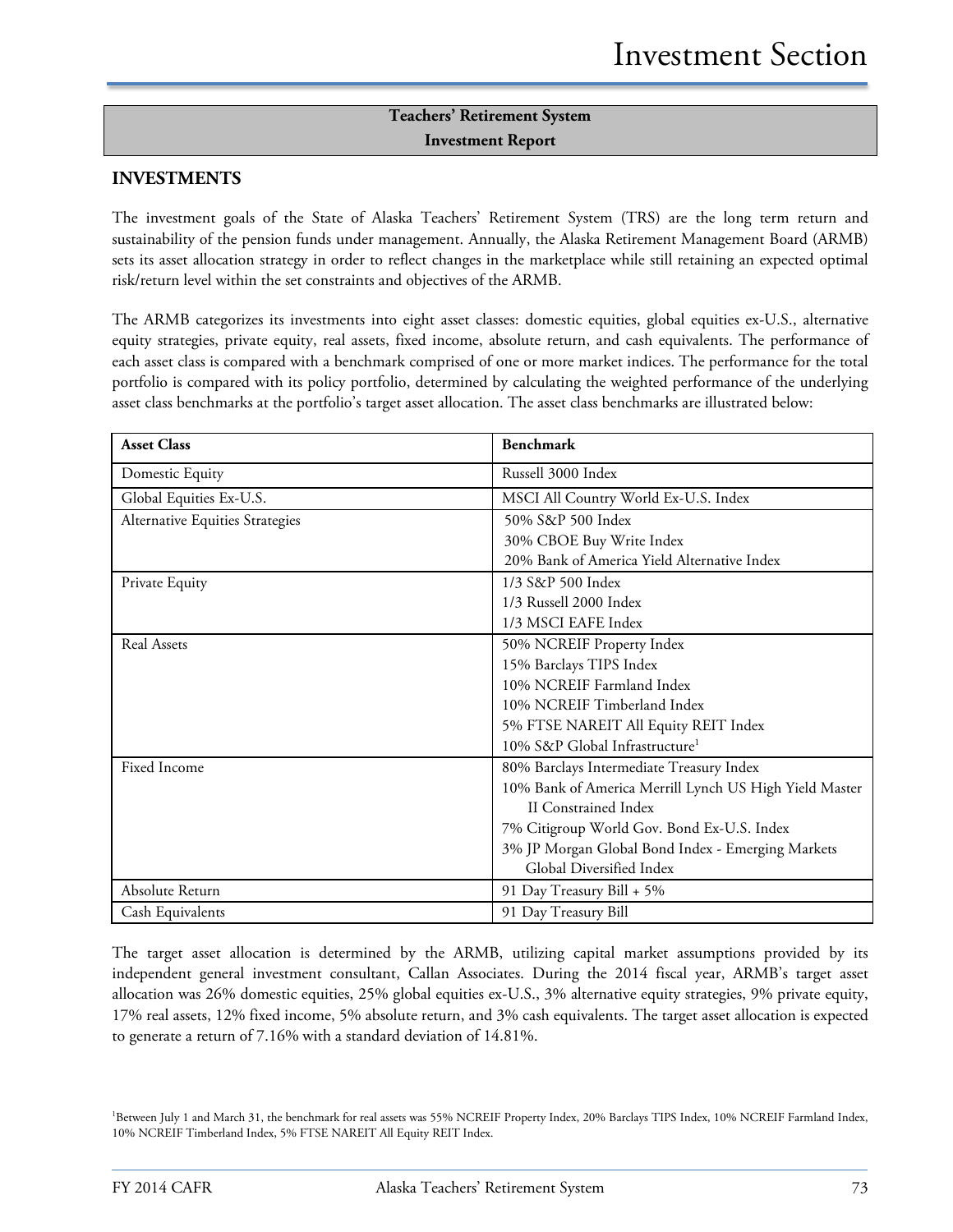| <b>Teachers' Retirement System</b><br><b>Schedule of Investment Results</b><br><b>Fiscal Years Ended June 30</b> |                |                |                    |                |                |                |                |
|------------------------------------------------------------------------------------------------------------------|----------------|----------------|--------------------|----------------|----------------|----------------|----------------|
|                                                                                                                  |                |                |                    |                |                | Annualized     |                |
|                                                                                                                  | 2010           | 2011           | 2012               | 2013           | 2014           | 3 Year         | 5 Year         |
| <b>Total Fund</b><br><b>TRS</b>                                                                                  | 11.58%         | 21.40%         | 0.51%              | 12.59%         | 18.46%         | 10.26%         | 12.66%         |
| <b>Actuarial Earnings Rate</b>                                                                                   | 8.25           | 8.00           | 8.00               | 8.00           | 8.00           | 8.00           | 8.00           |
| <b>U.S. Common Stock Returns</b><br>TRS Domestic Equities<br>Custom Composite Index                              | 15.47<br>15.72 | 33.38<br>32.37 | 1.83<br>3.84       | 21.24<br>21.46 | 25.45<br>25.22 | 15.70<br>16.46 | 18.99<br>19.33 |
| <b>Fixed Income</b><br><b>TRS</b><br>Custom Composite Index                                                      | 11.35<br>10.16 | 5.55<br>5.06   | 4.82<br>5.08       | 0.57<br>(0.04) | 5.14<br>3.31   | 3.49<br>2.76   | 5.43<br>4.67   |
| <b>Real Assets</b><br><b>TRS</b><br>Custom Composite Index                                                       | 0.06<br>1.17   | 15.51<br>12.66 | 10.45<br>11.41     | 10.65<br>8.35  | 12.71<br>10.98 | 11.26<br>10.24 | 9.70<br>8.84   |
| <b>International Stock Returns</b>                                                                               |                |                |                    |                |                |                |                |
| TRS International Equities<br>MSCI ACWI ex-US                                                                    | 12.03<br>10.87 | 28.27<br>30.27 | (13.66)<br>(14.15) | 15.03<br>14.14 | 23.41<br>22.27 | 7.02<br>6.21   | 11.99<br>11.59 |
| <b>Private Equity</b><br><b>TRS</b><br>Custom Composite Index                                                    | 18.87<br>13.87 | 20.12<br>32.93 | 9.44<br>(3.61)     | 11.68<br>21.24 | 24.19<br>24.01 | 14.93<br>13.16 | 16.73<br>17.01 |
| <b>Absolute Return</b>                                                                                           |                |                |                    |                |                |                |                |
| TRS<br>3-month Treasury Bill +5%                                                                                 | 6.60<br>5.16   | 5.99<br>5.16   | (2.05)<br>5.06     | 8.41<br>5.11   | 6.51<br>5.05   | 4.19<br>5.07   | 5.03<br>5.11   |
| <b>Alternative Equity</b><br><b>TRS</b><br>Custom Composite Index                                                |                |                |                    |                | 24.55<br>18.70 |                |                |
| <b>Cash Equivalents</b><br><b>TRS</b><br>3-month Treasury Bill                                                   |                | 0.46<br>0.16   | 0.42<br>0.06       | 0.25<br>0.11   | 0.26<br>0.05   | 0.31<br>0.07   |                |

MSCI ACWI =Morgan Stanley Capital International All Country World Index

Returns for periods longer than one year are reported on an annualized basis.

Basis of calculation: Time-Weighed rate of return based on the market rate of return.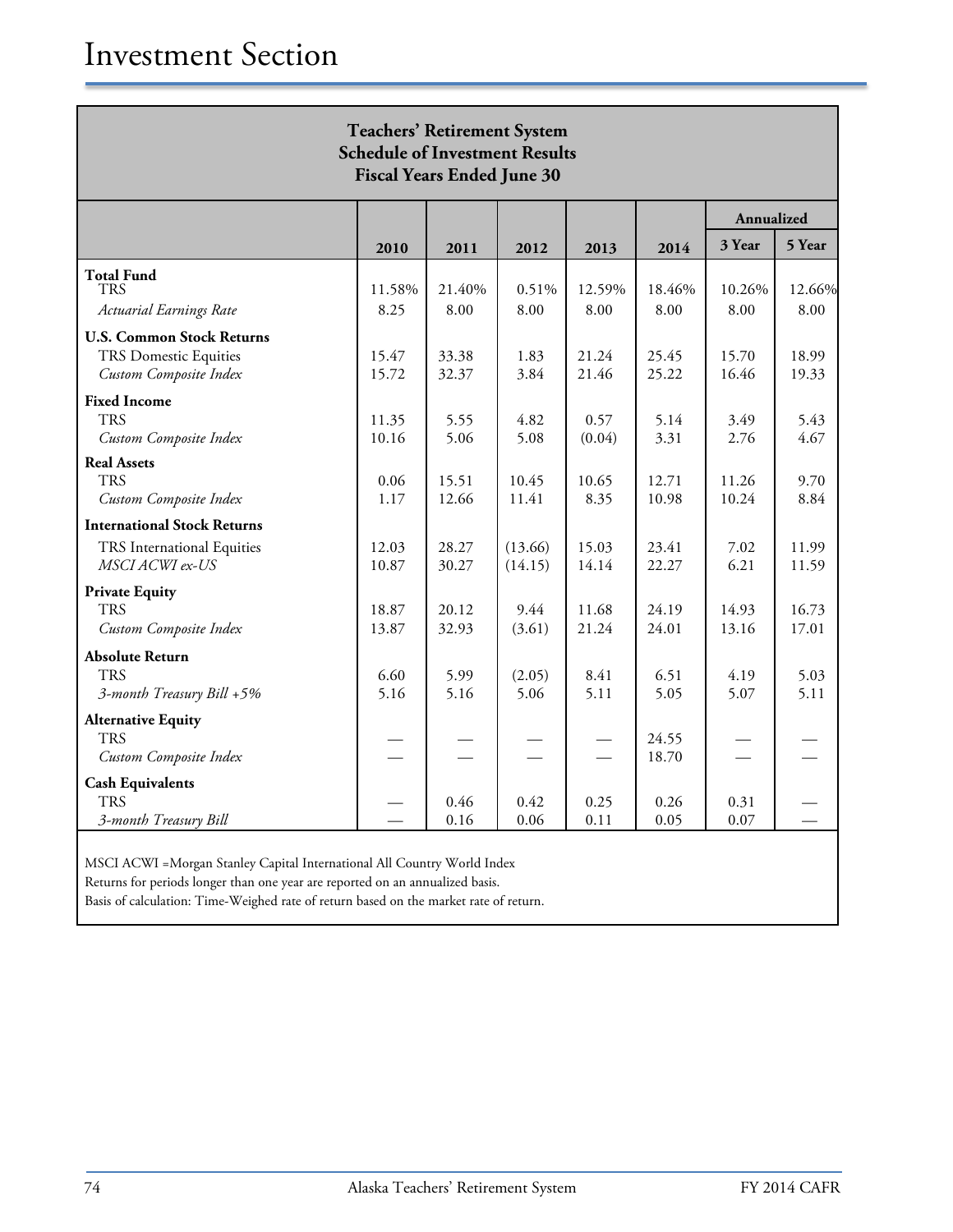## Investment Section

## **Teachers' Retirement System Asset Allocation June 30, 2014**







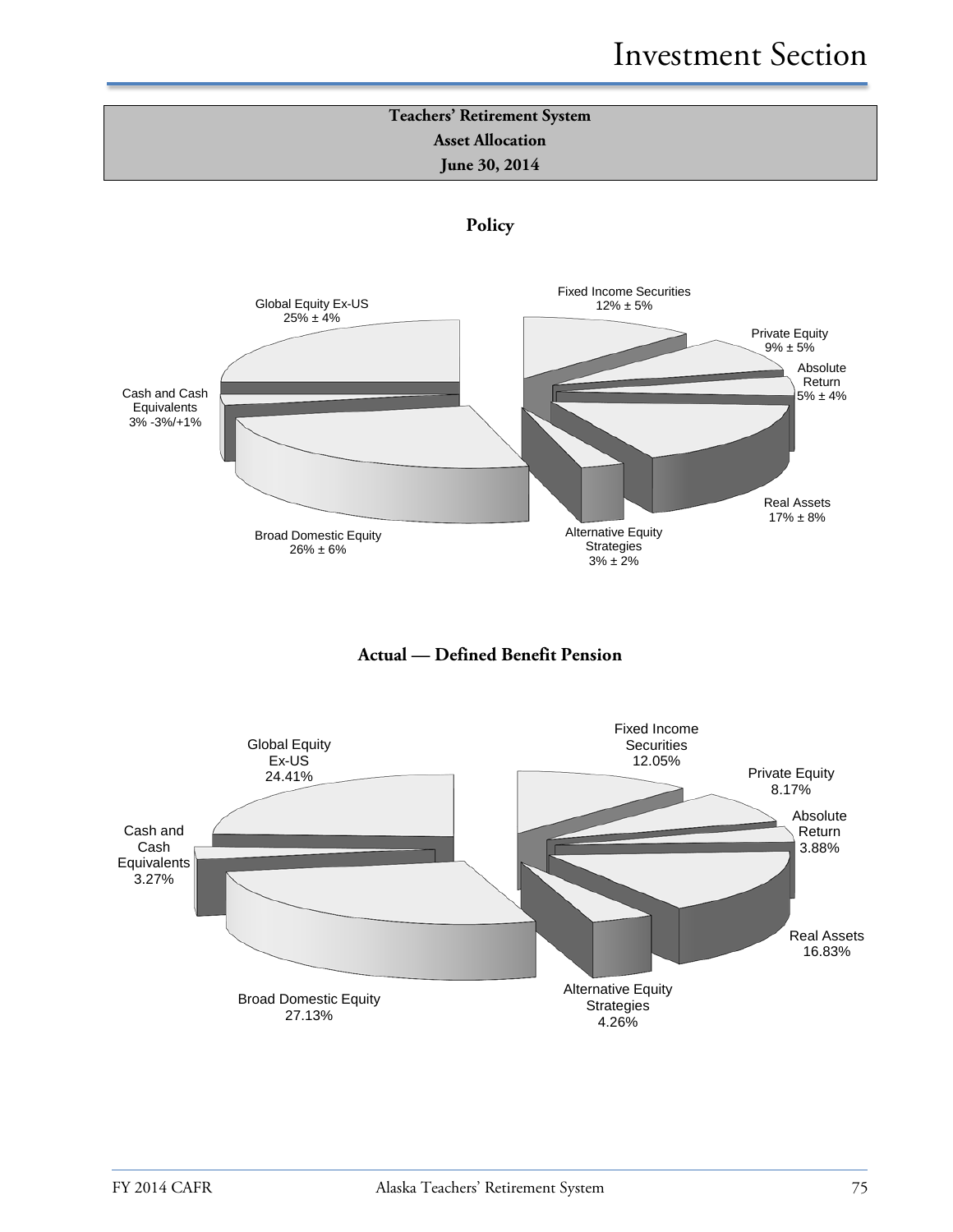





**Actual — Defined Contribution Participant Directed**

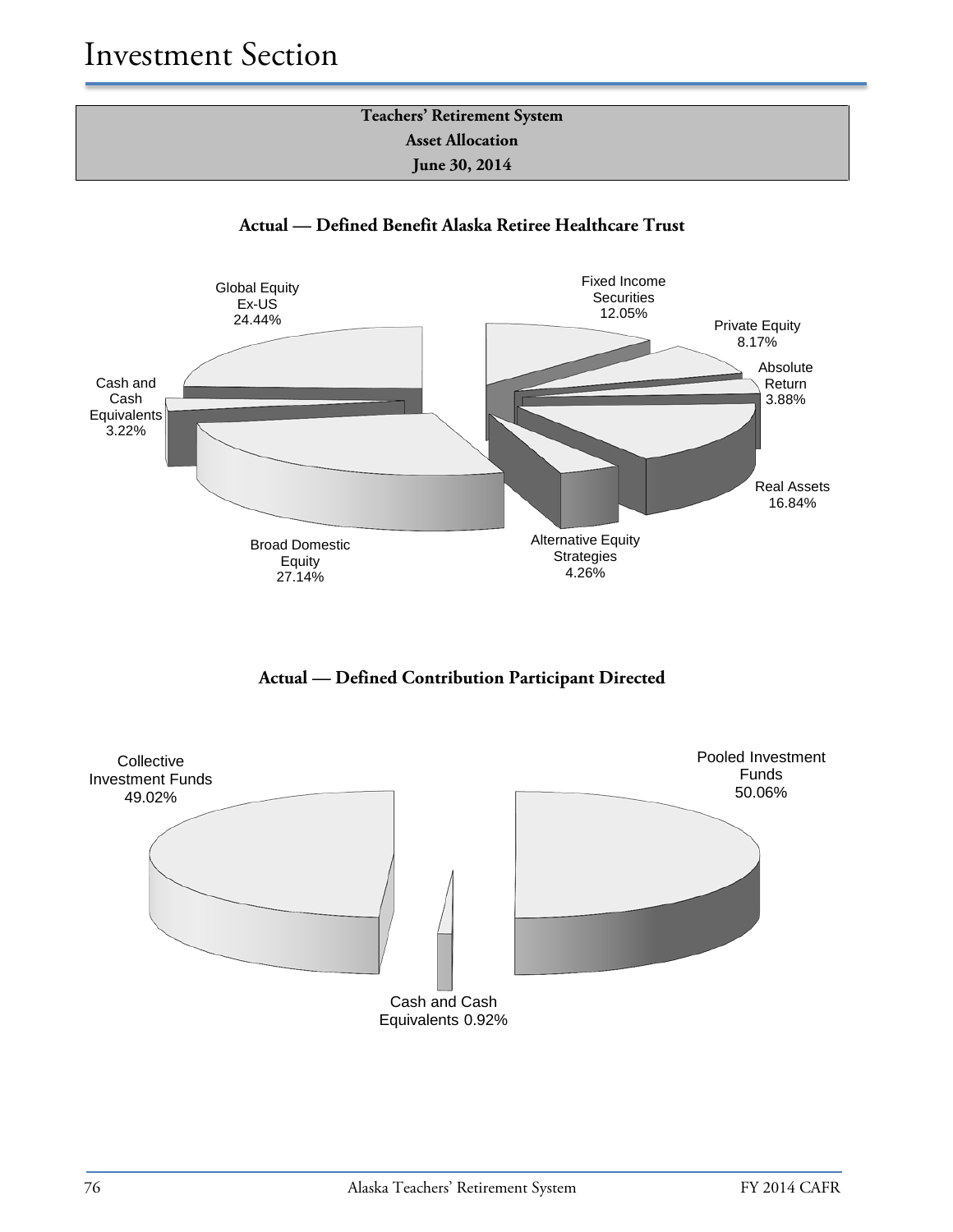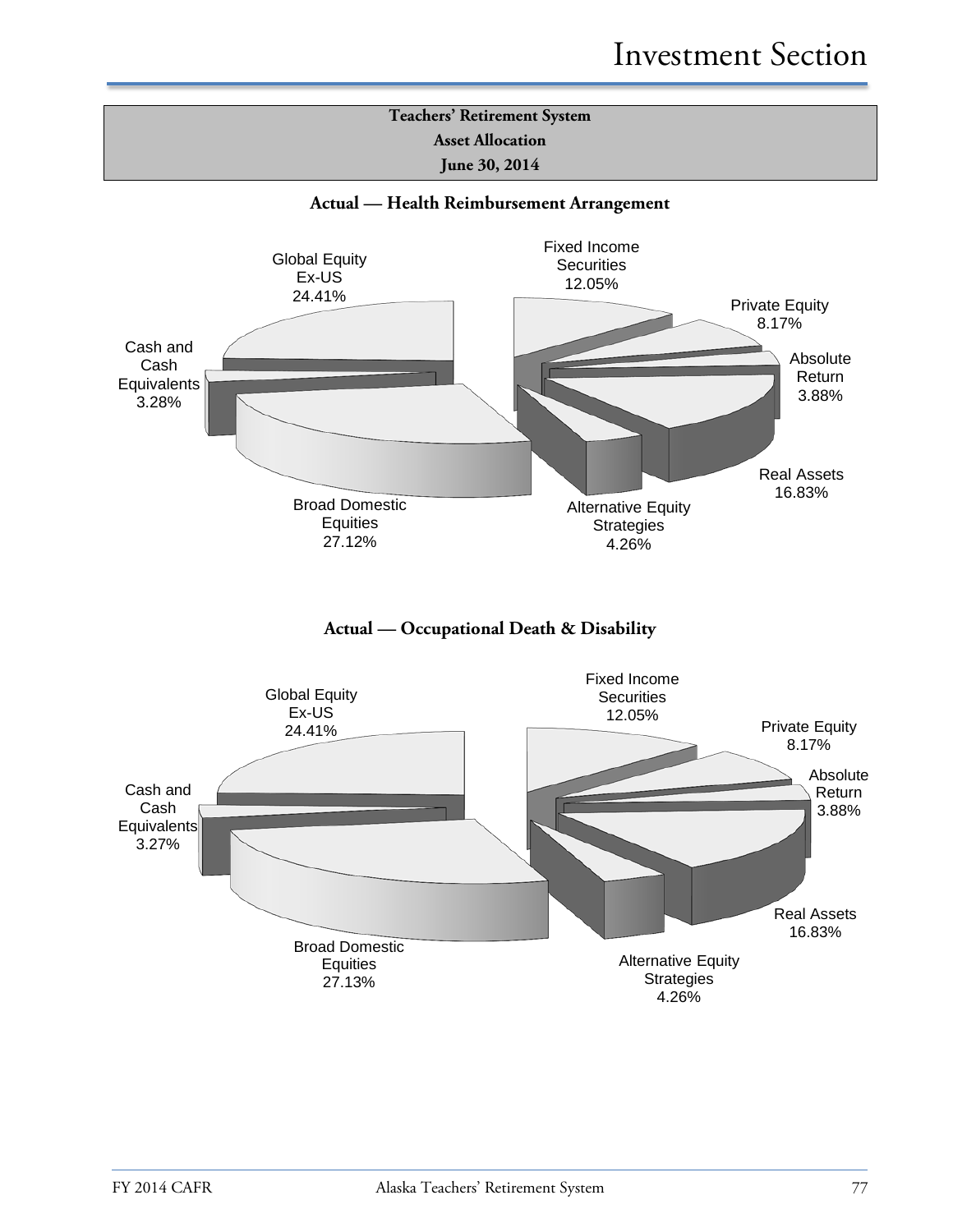Cash and Cash Equivalents 3.28%

> Broad Domestic **Equities** 27.12%



8.17%

Absolute Return 3.88%

Real Assets 16.83%

Alternative Equity Strategies 4.26%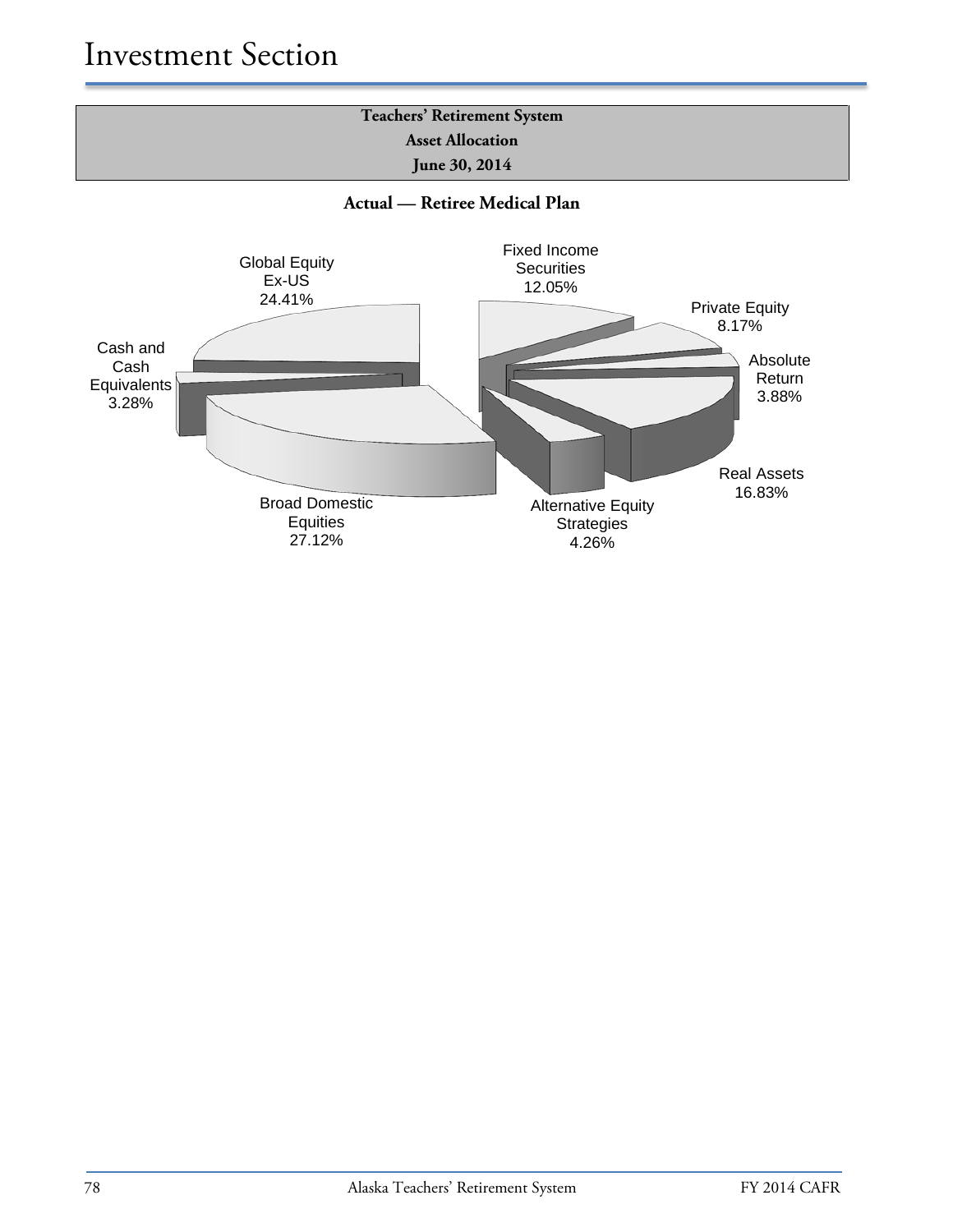## **Alaska Retirement Management Board Top Ten Holdings by Asset Type June 30, 2014**

Invested assets under the fiduciary responsibility of the Alaska Retirement Management Board (ARMB) have been commingled in various investment pools to minimize costs and maximize returns. Treasury Division has created twenty-six different mutual fund-like pools to accomplish the investment asset allocation policies of the ARMB. Using investment pools increases investment efficiency in three ways. First, combining individual funds' cash inflows and outflows to offset each other reduces the amount of cash on hand needed to support daily operations. Second, pooling investments significantly reduces accounting, budgeting, and administrative costs. Finally, the ARMB can achieve economies of scale by making available investment options that could not otherwise be practically provided for smaller retirement funds. Below are the ten largest fixed income and equity holdings.

### **Fixed Income**

| Rank           | <b>Largest Fixed Income Holdings</b> | <b>Market Value</b> | Par Value    |
|----------------|--------------------------------------|---------------------|--------------|
| 1              | US Treasury 1.625% 7/31/2019         | \$55,990,421        | \$55,863,834 |
| 2              | US Treasury 1.500% 2/28/2019         | 39,974,403          | 39,983,759   |
| 3              | US Treasury 0.875% 12/31/2016        | 38,867,114          | 38,661,743   |
| $\overline{4}$ | US Treasury 0.625% 4/30/2018         | 33,440,070          | 34,198,875   |
| 5              | US Treasury 2.625% 5/15/2024         | 31,976,923          | 31,738,881   |
| 6              | US Treasury 0.875% 7/31/2019         | 19,833,045          | 20,559,025   |
| 7              | US Treasury 0.75% 1/15/2017          | 13,597,858          | 13,569,240   |
| 8              | US Treasury 0.625% 5/31/2017         | 10,262,377          | 10,322,049   |
| 9              | US Treasury 1.625% 4/30/2019         | 9,119,039           | 9,087,089    |
| 10             | US Treasury 2.000% 7/31/2020         | 8,581,621           | 8,507,183    |

#### **Equities**

| Rank | <b>Largest Equity Holdings</b> | <b>Market Value</b> |
|------|--------------------------------|---------------------|
| 1    | Apple Inc.                     | \$45,293,027        |
| 2    | Microsoft Corp.                | 31,986,021          |
| 3    | Johnson & Johnson              | 19,868,346          |
| 4    | Wells Fargo & Co.              | 18,070,253          |
| 5    | Pfizer Inc.                    | 17,397,711          |
| 6    | Chevron Corp.                  | 16,305,133          |
| 7    | JPMorgan Chace & Co.           | 16,300,645          |
| 8    | Intel Corp.                    | 16,293,813          |
| 9    | Citigroup Inc.                 | 15,703,646          |
| 10   | Verizon Communications Inc.    | 15,169,489          |

Additional investment information may be obtained from the Department of Revenue, Treasury Division, P.O. Box 110405, Juneau, Alaska 99811-0405.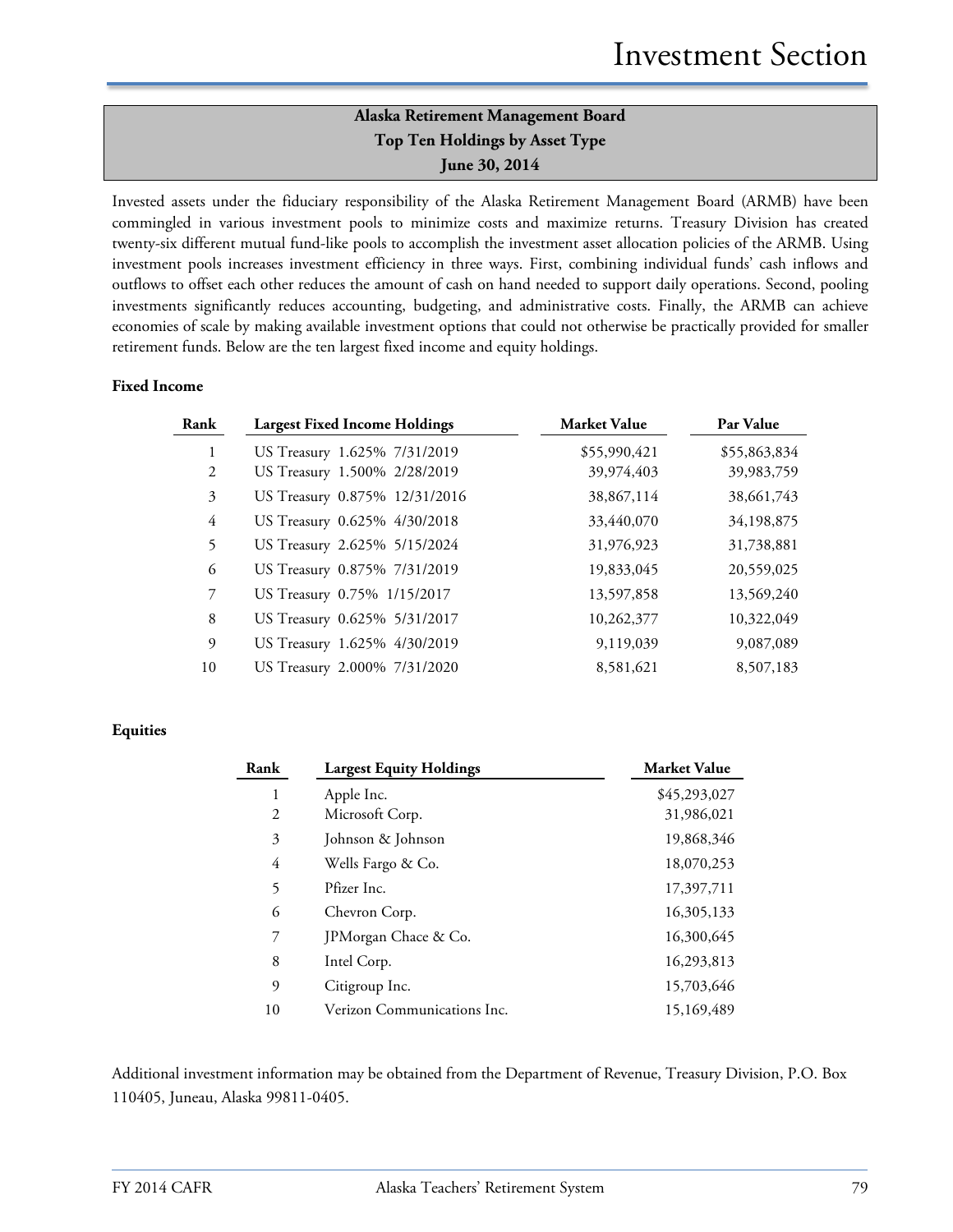## **Teachers' Retirement System Schedule of Investment Management Fees Year Ended June 30, 2014**

|                                               | <b>Total Fair Value</b> | Fees         |
|-----------------------------------------------|-------------------------|--------------|
| <b>Fixed Income</b>                           |                         |              |
| <b>Municipal Bond Pool</b>                    |                         |              |
| Western Asset Management                      | \$<br>32,338,429        | \$<br>55,397 |
| Guggenheim Partners                           | 31,712,907              | 32,697       |
| Total Municipal Bond Pool                     | 64,051,336              | 88,094       |
| <b>High Yield Pool</b>                        |                         |              |
| Mackay Shields, LLC                           | 162,623,091             | 697,087      |
| <b>International Fixed Income</b>             |                         |              |
| Mondrian Investment Partners                  | 108,903,334             | 402,822      |
| <b>Broad Domestic Equity Pools</b>            |                         |              |
| ∗<br>Barrow, Hanley, Mewhinney & Strauss, INC | 71,472,911              | 567,106      |
| ∗<br>Jennison Associates LLC                  | 41,503,116              | 338,678      |
| Lazard Asset Management                       | 109,406,312             | 243,670      |
| Lord Abbett & Co.                             | 69,566,788              | 577,229      |
| ж<br>Luther King Cap. Management              | 39,464,487              | 236,226      |
| ж<br>Victory Capital Management               | 31,876,963              | 233,330      |
| ∗<br>Frontier Capital Management              | 31,095,689              | 391,044      |
| McKinley Capital                              | 100,849,791             | 314,550      |
| Quantitative Management Associates            | 96,173,312              | 291,627      |
| SSgA Russell 1000 Growth                      | 355,989,461             | 39,898       |
| SSgA Russell 1000 Value                       | 336,332,469             | 40,120       |
| SSgA Russell 2000 Growth                      | 5,099,424               | 2,400        |
| SSgA Russell 2000 Value                       | 18,683,240              | 8,687        |
| SSgA Russell 200                              | 154,943,435             | 17,603       |
| SSgA Futures Large Cap                        | 3,848,502               | 3,544        |
| SSgA Future Small Cap                         | 3,248,827               | 3,019        |
| ∗<br>DePrince, Race& Zollo Inc.-Micro Cap     | 28,529,587              | 298,081      |
| Allianz Global Investors                      | 101,615,559             | 210,363      |
| <b>Total Domestic Equities</b>                | 1,599,699,873           | 3,817,175    |
| Global Equity Ex-U.S.                         |                         |              |
| ∗<br>SSgA                                     | 194,304,105             | 108,672      |
| ж<br><b>Brandes Investment Partners</b>       | 320,710,511             | 1,105,281    |
| Capital Guardian Trust Co.                    | 237,874,644             | 821,097      |
| McKinley Capital Mgmt.                        | 113,840,031             | 515,030      |
| <b>Lazard Freres</b>                          | 126,695,038             | 172,256      |
| Mondrian Investment Partners                  | 46,121,984              | 318,263      |
| ×<br>Blackrock ACWI Ex-US IMI                 | 194,364,941             | 106,344      |
| Schroder Investment Management                | 47,864,460              | 345,459      |
| Total International Equities                  | 1,281,775,714           | 3,492,402    |
| <b>Alternative Equity Strategies</b>          |                         |              |
| <b>Alternative Equity Pool</b>                |                         |              |
| Analytic SSgA Account                         | 68,771,471              | 60,793       |
| Analytic Buy Write Account                    | 2,299,434               | 4,743        |
| *<br>Allianz Global Investors                 |                         | 88,746       |
| Total Alternative Equity                      | 71,070,905              | 154,282      |
| <b>Convertible Bond Pool</b>                  |                         |              |
| Advent Capital                                | 56,470,149              | 281,391      |
| <b>Private Equity Pool</b>                    |                         |              |
| **<br>BlumCapital Partners-Strategic          | 3,162,545               | 66,190       |
| **<br>Warburg Pincus X                        | 11,580,967              | 155,351      |
| **<br>Angelo Gordon & Co.                     | 2,439,800               | 58,501       |
| **<br>Onex Partners                           | 6,994,231               | 94,732       |
| **<br>Lexington Partners<br>**                | 14,421,687              | 208,593      |
| Neuberger Berman Secondary Opportunities<br>* | 1,445,290               | 240,493      |
| Pathway Capital Management<br>*               | 232,272,197             | 655,122      |
| Abbott Capital Management<br>$**$             | 221,914,378             | 556,424      |
| Merit Capital Partners                        | 4,166,735               | 115,669      |
| Total Private Equities                        | 498,397,830             | 2,151,075    |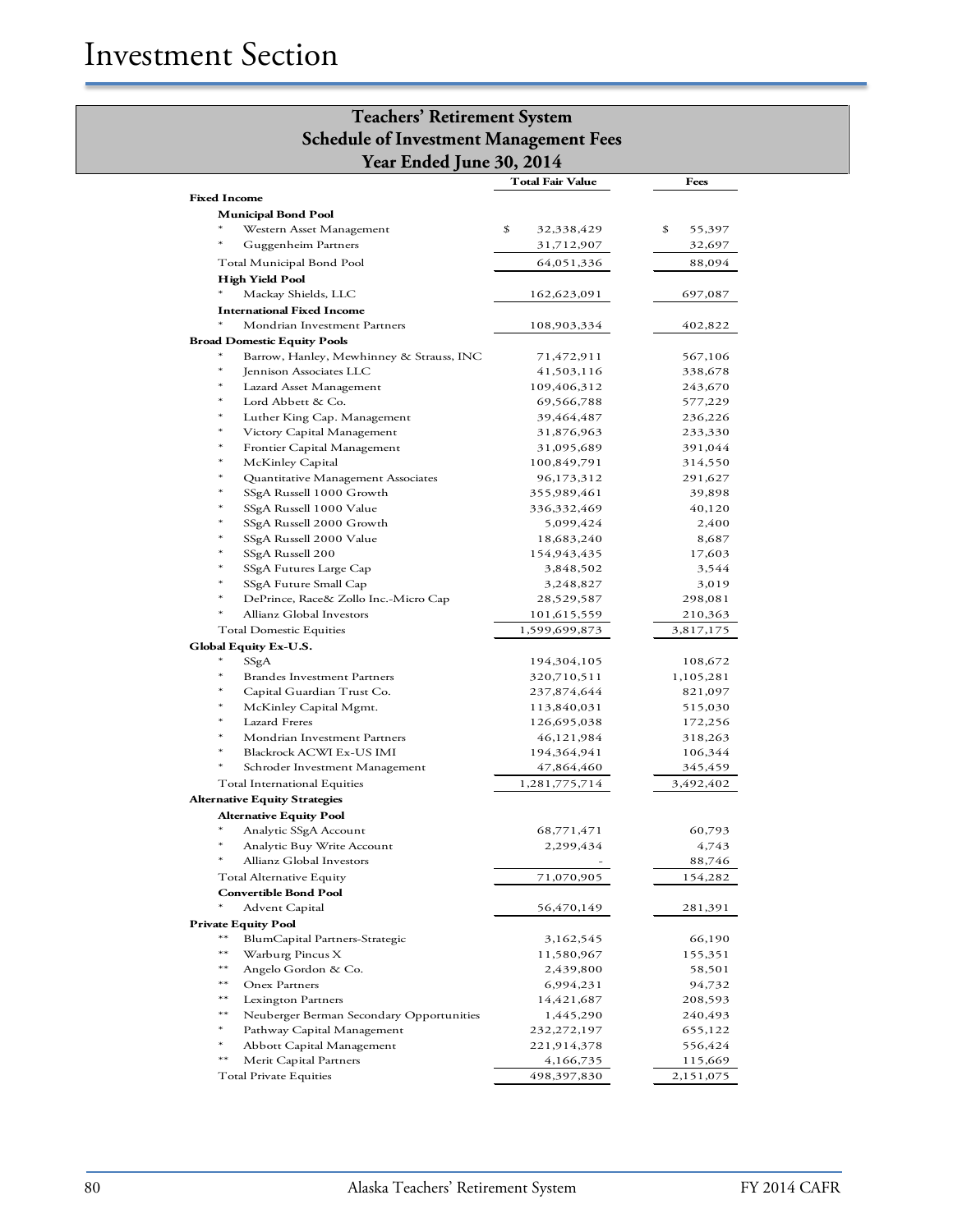## **Teachers' Retirement System Schedule of Investment Management Fees (cont.) Year Ended June 30, 2013**

|                                                                   | <b>Total Fair Value</b> | Fees                |
|-------------------------------------------------------------------|-------------------------|---------------------|
| <b>Absolute Return Pool</b>                                       |                         |                     |
| $^{**}$<br>Mariner Investment Group                               | \$                      | \$<br>1,203         |
| $**$<br>Crestline Investors Inc.                                  | 52,294,446              | 501,292             |
| $***$<br>Global Asset Management                                  | 91,086,157              | 592,238             |
| $***$<br>Prisma Capital Partners                                  | 93,469,476              | 632,686             |
| Total Absolute Return                                             | 236,850,079             | 1,727,419           |
| <b>Real Assets</b>                                                |                         |                     |
| <b>Real Estate Pool</b>                                           |                         |                     |
| $**$<br><b>JPM</b> Strategic                                      | 67,183,041              | 550,570             |
| $**$<br><b>UBS</b> Consolidated                                   | 23,539,120              | 245,905             |
| $***$<br>Cornerstone                                              | 34,641,255              | 188,627             |
| $***$<br>Lasalle                                                  | 42,535,044              | 356,095             |
| $***$<br>Sentinel , SA                                            | 43,837,769              | 240,754             |
| $***$<br><b>UBS</b> Separate                                      | 86,232,631              | 480,949             |
| $***$<br>Lowe Hospitality                                         | 656,358                 | 10,136              |
| $***$<br>KKR.                                                     | 6,880,834               | 55,773              |
| $***$<br><b>ING Clarion</b>                                       | 7,980,363               | 105,030             |
| $***$<br>Silverpeak Legacy Pension Partners<br>$**$               | 19,832,247              | 267,046             |
| Almanac Realty Securities                                         | 11,227,970              | 166,992             |
| $***$<br>Tishman Speyer<br>$***$                                  | 16,781,060              | 234,391             |
| <b>BlackRock Diamond</b><br>$***$                                 | 8,050,581               | 99,505              |
| Colony Investors VIII, L.P.<br>$***$                              | 7,250,253               | 174,958             |
| LaSalle Medical Office Fund II<br>$***$                           | 1,706,430               | 67,433              |
| Cornerstone Apartment Venture III<br>$**$                         | 2,050,885<br>3,591,929  | 48,018              |
| Coventry<br>Total Real Estate                                     | 383,977,770             | 93,299<br>3,385,481 |
| <b>Infrastructure Public Pool</b>                                 |                         |                     |
| Brookfield Investment Management                                  | 24,083,668              | 48,468              |
| $\ast$<br>Lazard Asset Management                                 | 23,453,554              | 45,787              |
| Total Infrastructure Public Pool                                  | 47,537,222              | 94,255              |
|                                                                   |                         |                     |
| <b>Master Limited Partnerships Pool</b><br>$\ast$<br>Tortoise MLP | 73,845,306              | 375,130             |
| Advisory Research Inc                                             | 67,061,028              | 277,978             |
| Total Master Limited Partnerships Pool                            | 140,906,334             | 653,108             |
| <b>Energy Pool</b>                                                |                         |                     |
| $***$<br>EIG Energy Fund XV                                       | 11,293,210              | 140,917             |
| $***$<br>EIG Energy Fund XD                                       | 2,217,398               | 28,476              |
| $**$<br>EIG Energy Fund XIV-A                                     | 15,144,062              | 186,386             |
| $***$<br>EIG Energy Fund XVI                                      | 2,199,167               | 232,836             |
| Total Energy Pool                                                 | 30,853,837              | 588,615             |
| <b>Farmland Pool</b>                                              |                         |                     |
| $***$<br>Hancock Agriculture Investment Group                     | 63,439,466              | 634,813             |
| $***$<br><b>UBS</b> Agrivest                                      | 141,423,090             | 1,127,123           |
| Total Farmland                                                    | 204,862,556             | 1,761,936           |
| <b>Timber Pool</b>                                                |                         |                     |
| $**$<br>Timberland Investment Resources                           | 75,507,996              | 435,857             |
| Hancock Natural Resource Group                                    | 28,292,949              | 194,983             |
| Total Timber Pool                                                 | 103,800,945             | 630,840             |
| Custodian                                                         |                         |                     |
| $\ast$<br><b>State Street Bank</b>                                |                         | 286,800             |
| <b>Investment Advisory</b>                                        |                         |                     |
| $\ast$<br>Townsend Group                                          |                         | 29,673              |
| $\ast$<br>Callan Associates                                       |                         | 46,010              |
| $\ast$<br><b>Investment Advisory Council</b>                      |                         | 24,958              |
| Total Investment Advisory                                         |                         | 100,641             |
| <b>Investment Performance</b>                                     |                         |                     |
| Callan Associates                                                 |                         | 81,796              |
| <b>Total External Management Fees</b>                             |                         | \$<br>20,395,219    |

\*These fees are paid through the Alaska Statewide Accounting System (AKSAS)

\*\*These fees are deducted from earnings by the fund manager and are not directly recorded in AKSAS.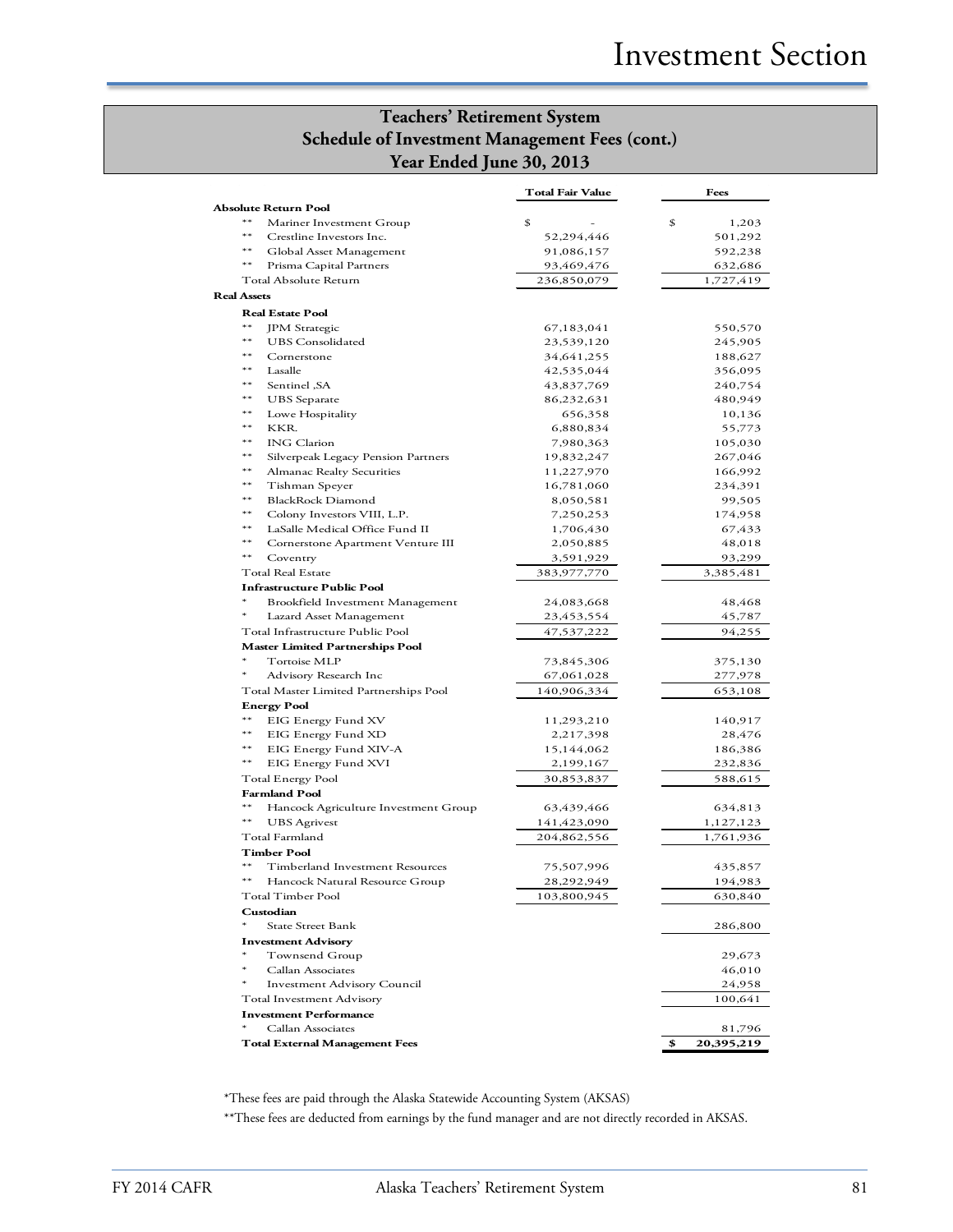|                                              | <b>Defined Benefit - Pension</b> |                         |                          |               |
|----------------------------------------------|----------------------------------|-------------------------|--------------------------|---------------|
|                                              |                                  | <b>Asset Allocation</b> |                          | % of Total    |
| <b>Investments (at Fair Value)</b>           | Policy                           | Range                   | <b>Fair Market Value</b> | <b>Assets</b> |
| <b>Cash and Cash Equivalents</b>             |                                  |                         |                          |               |
| Short-term Fixed Income Pool                 | 3.00%                            | $-3\%/+1\%$             | \$<br>123,198,450        |               |
| Total Cash and Cash Equivalents              |                                  |                         | 123,198,450              | 3.27%         |
| <b>Fixed Income Securities</b>               |                                  |                         |                          |               |
| U.S. Treasury Fixed Income Pool              |                                  |                         | 219,574,549              |               |
| Taxable Municipal Bond Pool                  |                                  |                         | 39,593,830               |               |
| High Yield Pool                              |                                  |                         | 100,526,724              |               |
| International Fixed Income Pool              |                                  |                         | 67,319,440               |               |
| Emerging Debt Pool                           |                                  |                         | 27,321,961               |               |
| Total Fixed Income Securities                | 12.00%                           | $± 5\%$                 | 454,336,504              | 12.05%        |
| <b>Broad Domestic Equity</b>                 |                                  |                         |                          |               |
| Large Cap Pool                               |                                  |                         | 837, 537, 847            |               |
| Small Cap Pool                               |                                  |                         | 185,344,407              |               |
| <b>Total Broad Domestic Equity</b>           | 26.00%                           | ± 6%                    | 1,022,882,254            | 27.13%        |
| Global Equity Ex-U.S.                        |                                  |                         |                          |               |
| <b>International Equity Pool</b>             |                                  |                         | 734,241,145              |               |
| International Equity Small Cap Pool          |                                  |                         | 58,098,450               |               |
| Frontier Markets Pool                        |                                  |                         | 17,571,079               |               |
| <b>Emerging Markets Equity Pool</b>          |                                  |                         | 110,561,071              |               |
| Total Global Equity Ex-U.S.                  | 25.00%                           | $±4\%$                  | 920, 471, 745            | 24.41%        |
| <b>Alternative Equity Strategies</b>         |                                  |                         |                          |               |
| Alternative Equity Strategies                |                                  |                         | 125,818,715              |               |
| Convertible Bond Pool                        |                                  |                         | 34,907,459               |               |
| <b>Total Alternative Equities</b>            | 3.00%                            | $± 2\%$                 | 160,726,174              | 4.26%         |
| <b>Private Equity</b>                        |                                  |                         |                          |               |
| Private Equity Pool                          |                                  |                         | 308,115,801              |               |
| Total Private Equity                         | 9.00%                            | $± 5\%$                 | 308,115,801              | 8.17%         |
| <b>Absolute Return</b>                       |                                  |                         |                          |               |
| Absolute Return Pool                         |                                  |                         | 146,410,712              |               |
| Total Absolute Return                        | 5.00%                            | $±4\%$                  | 146,410,712              | 3.88%         |
| <b>Real Assets</b>                           |                                  |                         |                          |               |
| Real Estate Pool                             |                                  |                         | 237,396,629              |               |
| Real Estate Investment Trust Pool            |                                  |                         | 64,781,676               |               |
| Infrastructure Public Pool                   |                                  |                         | 29,385,502               |               |
| Master Limited Partnership Pool              |                                  |                         | 87,102,343               |               |
| <b>Energy Pool</b>                           |                                  |                         | 19,072,537               |               |
| Farmland Pool                                |                                  |                         | 126, 637, 376            |               |
| Timber Pool                                  |                                  |                         | 64,165,359               |               |
| Treasury Inflation Protected Securities Pool |                                  |                         | 6,236,306                |               |
| Total Real Assets                            | 17.00%                           | $± 8\%$                 | 634,777,728              | 16.83%        |
| <b>Total Invested Assets</b>                 | 100.00%                          |                         | \$<br>3,770,919,368      | 100.00%       |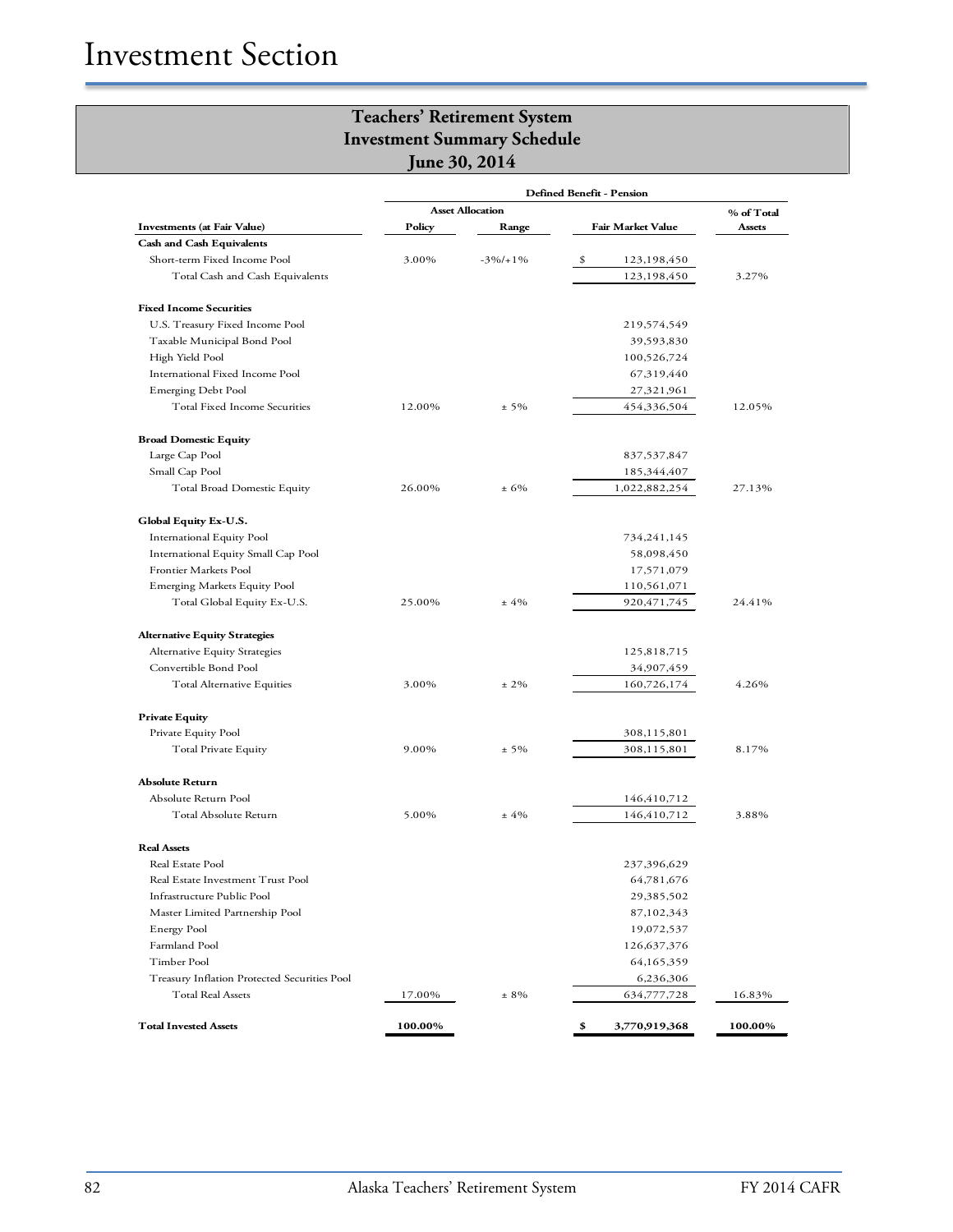|                                              | Defined Benefit - Alaska Retiree Health Care Trust |                         |                          |            |  |
|----------------------------------------------|----------------------------------------------------|-------------------------|--------------------------|------------|--|
|                                              |                                                    | <b>Asset Allocation</b> |                          | % of Total |  |
| <b>Investments (at Fair Value)</b>           | Policy                                             | Range                   | <b>Fair Market Value</b> | Assets     |  |
| <b>Cash and Cash Equivalents</b>             |                                                    |                         |                          |            |  |
| Short-term Fixed Income Pool                 | 3.00%                                              | $-3\%/+1\%$             | \$<br>73,011,079         |            |  |
| Total Cash and Cash Equivalents              |                                                    |                         | 73,011,079               | 3.22%      |  |
| <b>Fixed Income Securities</b>               |                                                    |                         |                          |            |  |
| U.S. Treasury Fixed Income Pool              |                                                    |                         | 131,922,097              |            |  |
| Taxable Municipal Bond Pool                  |                                                    |                         | 23,788,281               |            |  |
| High Yield Pool                              |                                                    |                         | 60,397,238               |            |  |
| International Fixed Income Pool              |                                                    |                         | 40,446,044               |            |  |
| <b>Emerging Debt Pool</b>                    |                                                    |                         | 16,415,248               |            |  |
| Total Fixed Income Securities                | 12.00%                                             | $± 5\%$                 | 272,968,908              | 12.05%     |  |
| <b>Broad Domestic Equity</b>                 |                                                    |                         |                          |            |  |
| Large Cap Pool                               |                                                    |                         | 503,199,255              |            |  |
| Small Cap Pool                               |                                                    |                         | 111,356,364              |            |  |
| <b>Total Broad Domestic Equity</b>           | 26.00%                                             | ± 6%                    | 614,555,619              | 27.14%     |  |
| Global Equity Ex-U.S.                        |                                                    |                         |                          |            |  |
| International Equity Pool                    |                                                    |                         | 441,137,791              |            |  |
| International Equity Small Cap Pool          |                                                    |                         | 34,906,000               |            |  |
| Frontier Markets Pool                        |                                                    |                         | 10,556,840               |            |  |
| <b>Emerging Markets Equity Pool</b>          |                                                    |                         | 66,425,951               |            |  |
| Total Global Equity Ex-U.S.                  | 25.00%                                             | ±4%                     | 553,026,582              | 24.44%     |  |
| <b>Alternative Equity Strategies</b>         |                                                    |                         |                          |            |  |
| Alternative Equity Strategies                |                                                    |                         | 75,592,864               |            |  |
| Convertible Bond Pool                        |                                                    |                         | 20,972,674               |            |  |
| <b>Total Alternative Equities</b>            | 3.00%                                              | $± 2\%$                 | 96,565,538               | 4.26%      |  |
| <b>Private Equity</b>                        |                                                    |                         |                          |            |  |
| Private Equity Pool                          |                                                    |                         | 185, 118, 370            |            |  |
| Total Private Equity                         | 9.00%                                              | $± 5\%$                 | 185, 118, 370            | 8.17%      |  |
| <b>Absolute Return</b>                       |                                                    |                         |                          |            |  |
| Absolute Return Pool                         |                                                    |                         | 87,964,694               |            |  |
| Total Absolute Return                        | 5.00%                                              | ±4%                     | 87,964,694               | 3.88%      |  |
| <b>Real Assets</b>                           |                                                    |                         |                          |            |  |
| Real Estate Pool                             |                                                    |                         | 142,570,275              |            |  |
| Real Estate Investment Trust Pool            |                                                    |                         | 38,921,336               |            |  |
| Infrastructure Public Pool                   |                                                    |                         | 17,655,038               |            |  |
| Master Limited Partnership Pool              |                                                    |                         | 52,331,764               |            |  |
| <b>Energy Pool</b>                           |                                                    |                         | 11,458,930               |            |  |
| Farmland Pool                                |                                                    |                         | 76,084,722               |            |  |
| Timber Pool                                  |                                                    |                         | 38,551,047               |            |  |
| Treasury Inflation Protected Securities Pool |                                                    |                         | 3,746,822                |            |  |
| <b>Total Real Assets</b>                     | 17.00%                                             | $± 8\%$                 | 381,319,934              | 16.84%     |  |
| <b>Total Invested Assets</b>                 | 100.00%                                            |                         | \$<br>2,264,530,724      | 100.00%    |  |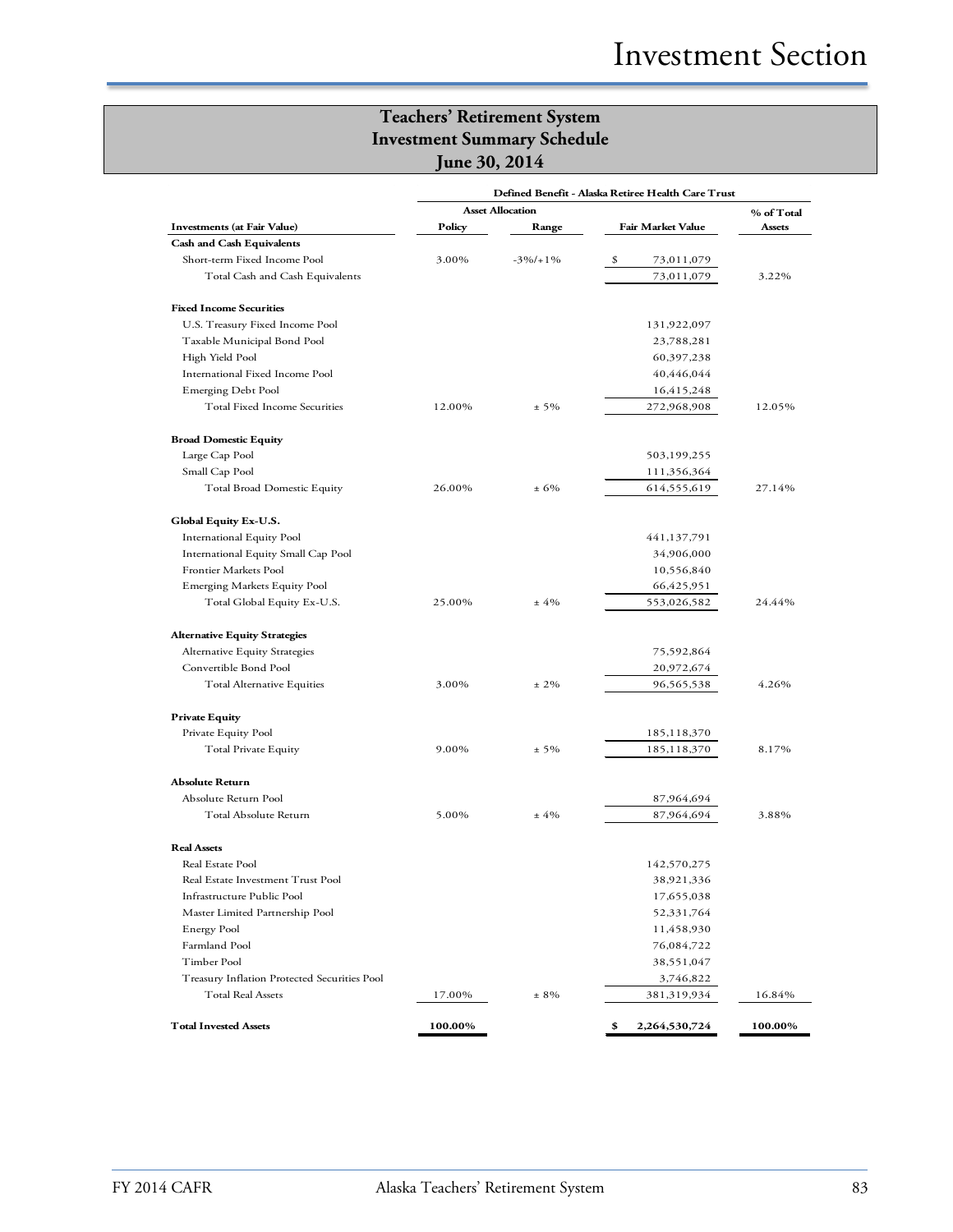|                                               |                         |       | <b>Defined Contribution - Participant Directed</b> |            |
|-----------------------------------------------|-------------------------|-------|----------------------------------------------------|------------|
|                                               | <b>Asset Allocation</b> |       |                                                    | % of Total |
| <b>Investments</b> (at Fair Value)            | Policy                  | Range | <b>Fair Market Value</b>                           | Assets     |
| <b>Cash and Cash Equivalents</b>              |                         |       |                                                    |            |
| Short-term Fixed Income Pool                  | 100.00%                 | 0%    | \$<br>1,985,139                                    |            |
| Total Cash and Cash Equivalents               |                         |       | 1,985,139                                          | 0.92%      |
| Pooled Investment Funds (1)                   |                         |       |                                                    |            |
| T. Rowe Price                                 |                         |       |                                                    |            |
| Target 2010 Trust                             |                         |       | 566,018                                            |            |
| Target 2015 Trust                             |                         |       | 2,047,164                                          |            |
| Target 2020 Trust                             |                         |       | 4,664,541                                          |            |
| Target 2025 Trust                             |                         |       | 6,345,228                                          |            |
| Target 2030 Trust                             |                         |       | 6,888,030                                          |            |
| Target 2035 Trust                             |                         |       | 10,473,839                                         |            |
| Target 2040 Trust                             |                         |       | 11,491,816                                         |            |
| Target 2045 Trust                             |                         |       | 19,992,219                                         |            |
| Target 2050 Trust                             |                         |       | 26,727,623                                         |            |
| Target 2055 Trust                             |                         |       | 5,045,676                                          |            |
| Alaska Balanced Fund                          |                         |       | 249,705                                            |            |
| Long-Term Balanced Fund                       |                         |       | 11,515,309                                         |            |
| Alaska Money Market                           |                         |       | 1,619,627                                          |            |
| Total Pooled Investment Funds                 |                         |       | 107,626,795                                        | 50.06%     |
| <b>Collective Investment Funds (1)</b>        |                         |       |                                                    |            |
| <b>State Street Global Advisors</b>           |                         |       |                                                    |            |
| Money Market Fund                             |                         |       | 146,513                                            |            |
| S&P Stock Index Fund                          |                         |       | 13,173,746                                         |            |
| Russell 3000 Index                            |                         |       | 15,084,374                                         |            |
| Real Estate Investment Trust Index            |                         |       | 2,552,540                                          |            |
| World Equity Ex-U.S. Index                    |                         |       | 11,968,465                                         |            |
| Long U.S. Treasury Bond Index                 |                         |       | 97,503                                             |            |
| Treasury Inflation Protected Securities Index |                         |       | 1,206,767                                          |            |
| World Government Bond Ex-U.S. Index           |                         |       | 2,666,743                                          |            |
| Global Balanced Fund                          |                         |       | 7,056,026                                          |            |
| <b>Barclays</b>                               |                         |       |                                                    |            |
| Daily Government/Corporate Bond Fund          |                         |       | 13,321,595                                         |            |
| Intermediate Bond Fund                        |                         |       | 87,936                                             |            |
| <b>Brandes Institutional</b>                  |                         |       |                                                    |            |
| International Equity Fund                     |                         |       | 15,181,492                                         |            |
| <b>RCM</b>                                    |                         |       |                                                    |            |
| Socially Responsible Fund                     |                         |       | 1,230,804                                          |            |
| T. Rowe Price                                 |                         |       |                                                    |            |
| Small-Cap Fund                                |                         |       | 21,618,972                                         |            |
| Total Collective Investment Funds             |                         |       | 105,393,476                                        | 49.02%     |
| <b>Total Invested Assets</b>                  |                         |       | \$<br>215,005,410                                  | 100.00%    |

(1) Pooled Investment Funds and Collective Investment Funds are participant directed and therefore are not subject to an asset allocation.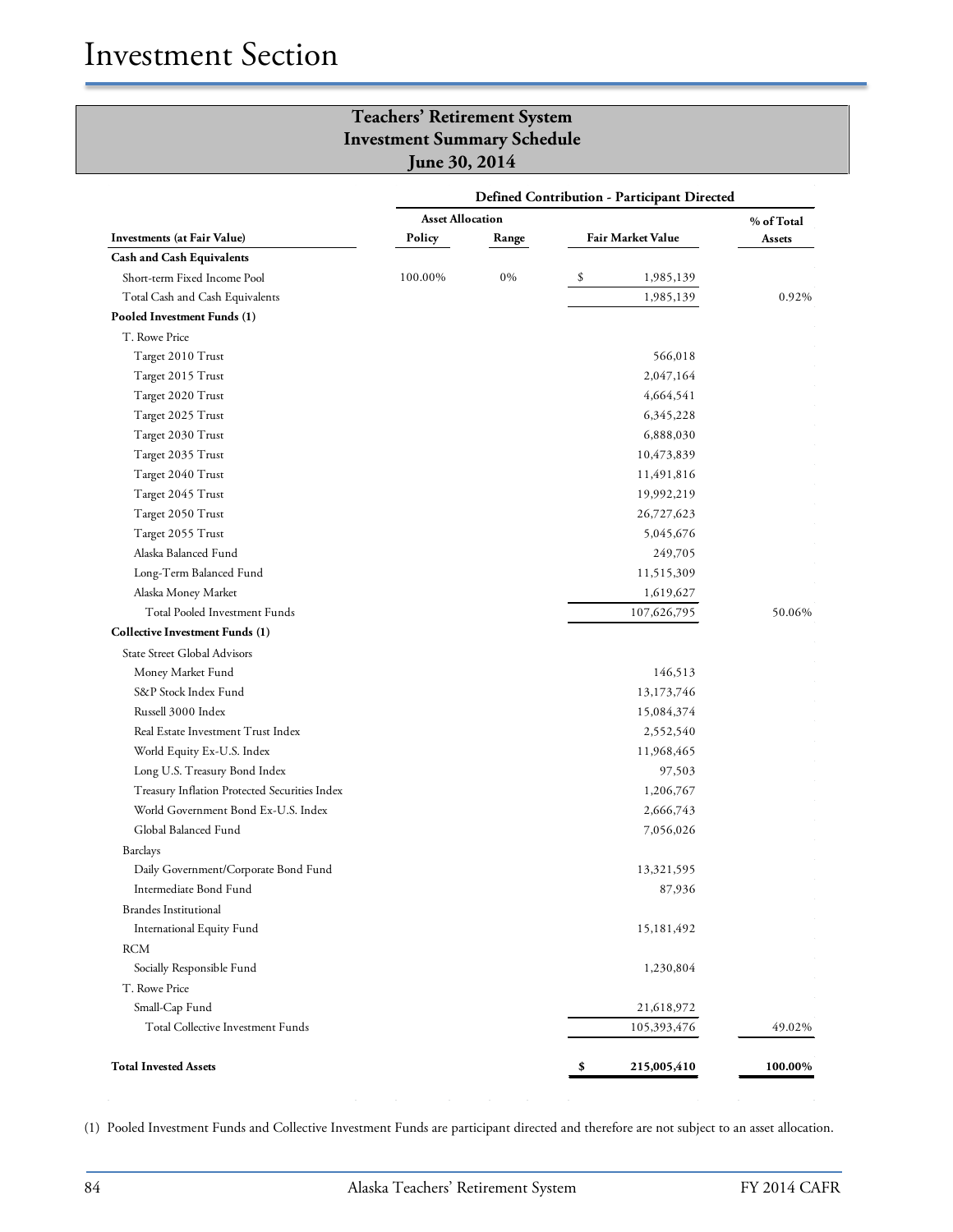|                                              | <b>Health Reimbursement Arrangement</b> |                         |                          |            |
|----------------------------------------------|-----------------------------------------|-------------------------|--------------------------|------------|
|                                              |                                         | <b>Asset Allocation</b> |                          | % of Total |
| <b>Investments (at Fair Value)</b>           | Policy                                  | Range                   | <b>Fair Market Value</b> | Assets     |
| <b>Cash and Cash Equivalents</b>             |                                         |                         |                          |            |
| Short-term Fixed Income Pool                 | 3.00%                                   | $-3\%/+1\%$             | \$<br>1,610,630          |            |
| Total Cash and Cash Equivalents              |                                         |                         | 1,610,630                | 3.28%      |
| <b>Fixed Income Securities</b>               |                                         |                         |                          |            |
| U.S. Treasury Fixed Income Pool              |                                         |                         | 2,858,876                |            |
| Taxable Municipal Bond Pool                  |                                         |                         | 515,514                  |            |
| High Yield Pool                              |                                         |                         | 1,308,865                |            |
| International Fixed Income Pool              |                                         |                         | 876,503                  |            |
| Emerging Debt Pool                           |                                         |                         | 355,734                  |            |
| Total Fixed Income Securities                | 12.00%                                  | $± 5\%$                 | 5,915,492                | 12.05%     |
| <b>Broad Domestic Equity</b>                 |                                         |                         |                          |            |
| Large Cap Pool                               |                                         |                         | 10,904,801               |            |
| Small Cap Pool                               |                                         |                         | 2,413,197                |            |
| Total Broad Domestic Equity                  | 26.00%                                  | ± 6%                    | 13,317,998               | 27.12%     |
| Global Equity Ex-U.S.                        |                                         |                         |                          |            |
| International Equity Pool                    |                                         |                         | 9,559,870                |            |
| International Equity Small Cap Pool          |                                         |                         | 756,445                  |            |
| Frontier Markets Pool                        |                                         |                         | 228,776                  |            |
| <b>Emerging Markets Equity Pool</b>          |                                         |                         | 1,439,513                |            |
| Total Global Equity Ex-U.S.                  | 25.00%                                  | ±4%                     | 11,984,604               | 24.41%     |
| <b>Alternative Equity Strategies</b>         |                                         |                         |                          |            |
| Alternative Equity Strategies                |                                         |                         | 1,638,168                |            |
| Convertible Bond Pool                        |                                         |                         | 454,498                  |            |
| Total Alternative Equities                   | 3.00%                                   | $± 2\%$                 | 2,092,666                | 4.26%      |
| <b>Private Equity</b>                        |                                         |                         |                          |            |
| Private Equity Pool                          |                                         |                         | 4,011,689                |            |
| Total Private Equity                         | 9.00%                                   | $± 5\%$                 | 4,011,689                | 8.17%      |
| <b>Absolute Return</b>                       |                                         |                         |                          |            |
| Absolute Return Pool                         |                                         |                         | 1,906,278                |            |
| Total Absolute Return                        | 5.00%                                   | ±4%                     | 1,906,278                | 3.88%      |
| <b>Real Assets</b>                           |                                         |                         |                          |            |
| Real Estate Pool                             |                                         |                         | 3,089,632                |            |
| Real Estate Investment Trust Pool            |                                         |                         | 843,462                  |            |
| Infrastructure Public Pool                   |                                         |                         | 382,602                  |            |
| Master Limited Partnership Pool              |                                         |                         | 1,134,079                |            |
| <b>Energy Pool</b>                           |                                         |                         | 248,326                  |            |
| Farmland Pool                                |                                         |                         | 1,648,827                |            |
| Timber Pool                                  |                                         |                         | 835,437                  |            |
| Treasury Inflation Protected Securities Pool |                                         |                         | 81,197                   |            |
| Total Real Assets                            | 17.00%                                  | $± 8\%$                 | 8,263,562                | 16.83%     |
| <b>Total Invested Assets</b>                 | 100.00%                                 |                         | \$<br>49,102,919         | 100.00%    |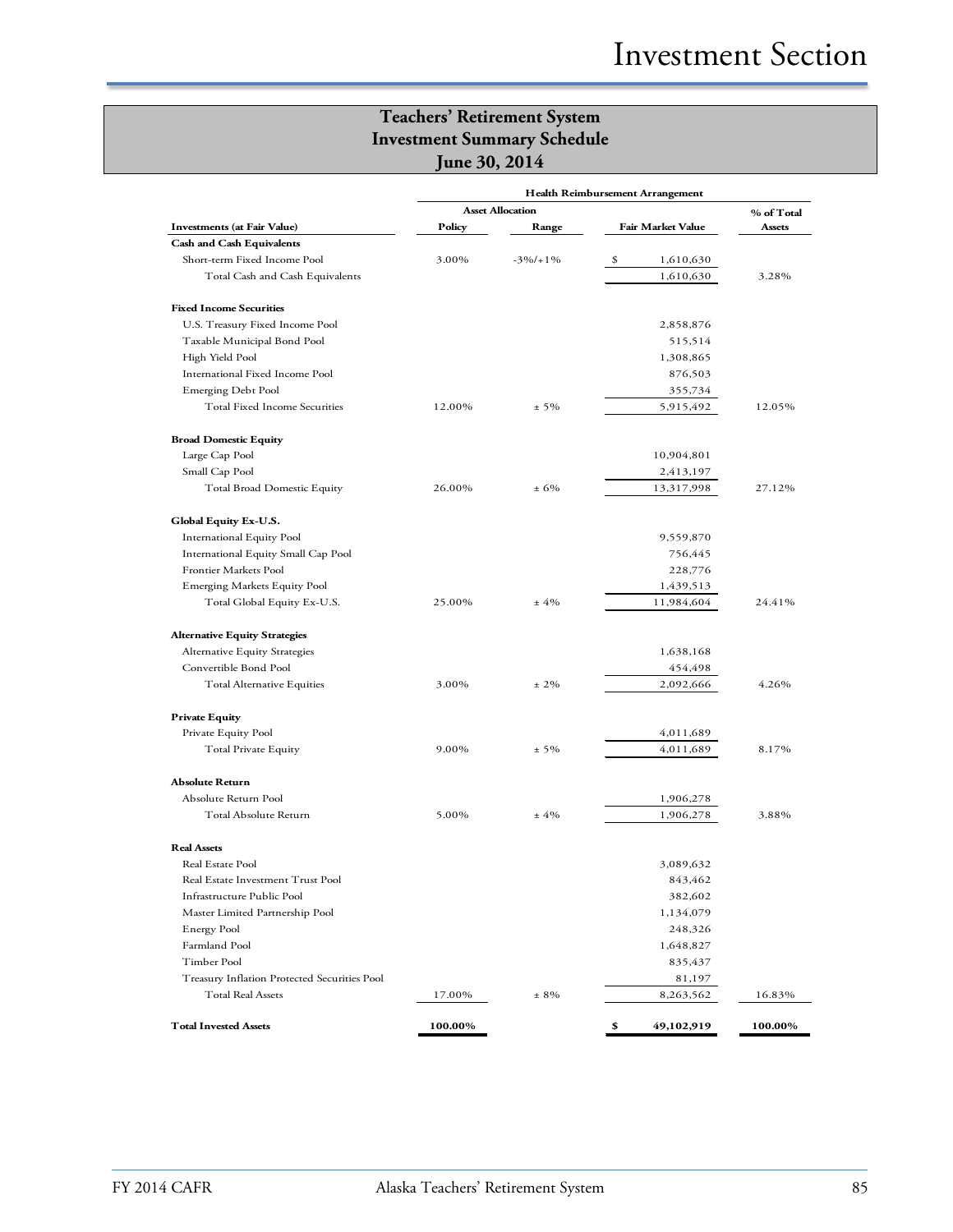|                                              | <b>Occupational Death and Disability</b> |                         |                          |            |
|----------------------------------------------|------------------------------------------|-------------------------|--------------------------|------------|
|                                              |                                          | <b>Asset Allocation</b> |                          | % of Total |
| <b>Investments (at Fair Value)</b>           | Policy                                   | Range                   | <b>Fair Market Value</b> | Assets     |
| <b>Cash and Cash Equivalents</b>             |                                          |                         |                          |            |
| Short-term Fixed Income Pool                 | 3.00%                                    | $-3\%/+1\%$             | \$<br>100,503            |            |
| Total Cash and Cash Equivalents              |                                          |                         | 100,503                  | 3.27%      |
|                                              |                                          |                         |                          |            |
| <b>Fixed Income Securities</b>               |                                          |                         |                          |            |
| U.S. Treasury Fixed Income Pool              |                                          |                         | 179,037                  |            |
| Taxable Municipal Bond Pool                  |                                          |                         | 32,284                   |            |
| High Yield Pool                              |                                          |                         | 81,968                   |            |
| International Fixed Income Pool              |                                          |                         | 54,891                   |            |
| Emerging Debt Pool                           |                                          |                         | 22,278                   |            |
| Total Fixed Income Securities                | 12.00%                                   | $± 5\%$                 | 370,458                  | 12.05%     |
| <b>Broad Domestic Equity</b>                 |                                          |                         |                          |            |
| Large Cap Pool                               |                                          |                         | 682,913                  |            |
| Small Cap Pool                               |                                          |                         | 151,126                  |            |
| Total Broad Domestic Equity                  | 26.00%                                   | ± 6%                    | 834,039                  | 27.13%     |
|                                              |                                          |                         |                          |            |
| Global Equity Ex-U.S.                        |                                          |                         |                          |            |
| International Equity Pool                    |                                          |                         | 598,686                  |            |
| International Equity Small Cap Pool          |                                          |                         | 47,372                   |            |
| <b>Frontier Markets Pool</b>                 |                                          |                         | 14,327                   |            |
| <b>Emerging Markets Equity Pool</b>          |                                          |                         | 90,150                   |            |
| Total Global Equity Ex-U.S.                  | 25.00%                                   | ±4%                     | 750,535                  | 24.41%     |
| <b>Alternative Equity Strategies</b>         |                                          |                         |                          |            |
| Alternative Equity Strategies                |                                          |                         | 102,590                  |            |
| Convertible Bond Pool                        |                                          |                         | 28,463                   |            |
| Total Alternative Equities                   | 3.00%                                    | $± 2\%$                 | 131,053                  | 4.26%      |
|                                              |                                          |                         |                          |            |
| <b>Private Equity</b>                        |                                          |                         |                          |            |
| Private Equity Pool                          |                                          |                         | 251,232                  |            |
| Total Private Equity                         | 9.00%                                    | $± 5\%$                 | 251,232                  | 8.17%      |
| <b>Absolute Return</b>                       |                                          |                         |                          |            |
| Absolute Return Pool                         |                                          |                         | 119,380                  |            |
| Total Absolute Return                        | 5.00%                                    | ±4%                     | 119,380                  | 3.88%      |
| <b>Real Assets</b>                           |                                          |                         |                          |            |
| Real Estate Pool                             |                                          |                         | 193,489                  |            |
| Real Estate Investment Trust Pool            |                                          |                         | 52,822                   |            |
| Infrastructure Public Pool                   |                                          |                         | 23,960                   |            |
| Master Limited Partnership Pool              |                                          |                         | 71,022                   |            |
| <b>Energy Pool</b>                           |                                          |                         | 15,552                   |            |
| Farmland Pool                                |                                          |                         | 103,258                  |            |
| Timber Pool                                  |                                          |                         | 52,320                   |            |
| Treasury Inflation Protected Securities Pool |                                          |                         | 5,085                    |            |
| <b>Total Real Assets</b>                     | 17.00%                                   | $± 8\%$                 | 517,508                  | 16.83%     |
|                                              |                                          |                         |                          |            |
| <b>Total Invested Assets</b>                 | 100.00%                                  |                         | \$<br>3,074,708          | 100.00%    |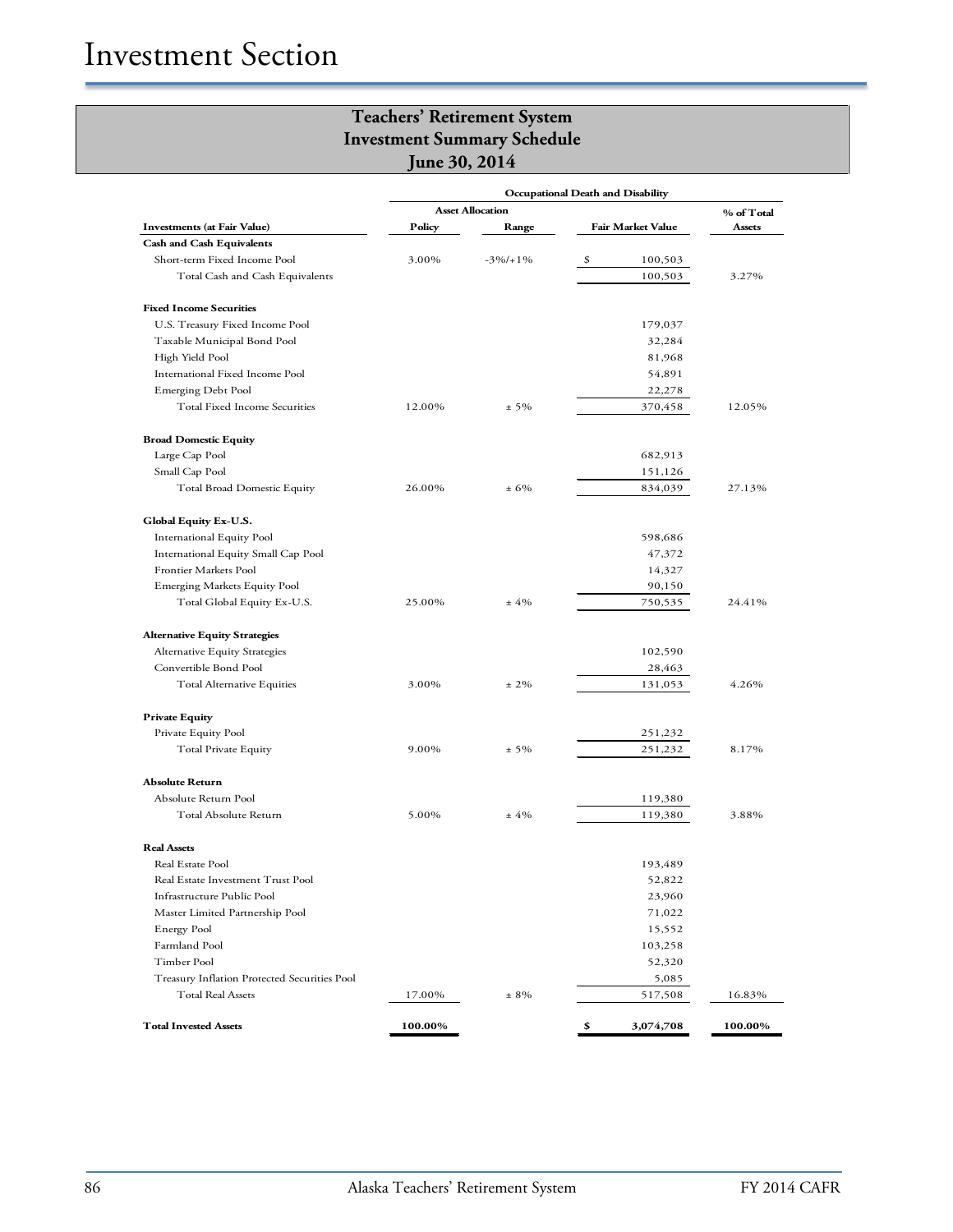|                                              |         | <b>Asset Allocation</b> |                          | % of Total |
|----------------------------------------------|---------|-------------------------|--------------------------|------------|
| <b>Investments (at Fair Value)</b>           | Policy  | Range                   | <b>Fair Market Value</b> | Assets     |
| <b>Cash and Cash Equivalents</b>             |         |                         |                          |            |
| Short-term Fixed Income Pool                 | 3.00%   | $-3\%/+1\%$             | \$<br>378,875            |            |
| Total Cash and Cash Equivalents              |         |                         | 378,875                  | 3.28%      |
| <b>Fixed Income Securities</b>               |         |                         |                          |            |
| U.S. Treasury Fixed Income Pool              |         |                         | 673,393                  |            |
| Taxable Municipal Bond Pool                  |         |                         | 121,427                  |            |
| High Yield Pool                              |         |                         | 308,296                  |            |
| International Fixed Income Pool              |         |                         | 206,456                  |            |
| Emerging Debt Pool                           |         |                         | 83,791                   |            |
| Total Fixed Income Securities                | 12.00%  | $± 5\%$                 | 1,393,363                | 12.05%     |
| <b>Broad Domestic Equity</b>                 |         |                         |                          |            |
| Large Cap Pool                               |         |                         | 2,568,569                |            |
| Small Cap Pool                               |         |                         | 568,416                  |            |
| Total Broad Domestic Equity                  | 26.00%  | ± 6%                    | 3,136,985                | 27.12%     |
| Global Equity Ex-U.S.                        |         |                         |                          |            |
| <b>International Equity Pool</b>             |         |                         | 2,251,778                |            |
| International Equity Small Cap Pool          |         |                         | 178,177                  |            |
| Frontier Markets Pool                        |         |                         | 53,887                   |            |
| <b>Emerging Markets Equity Pool</b>          |         |                         | 339,070                  |            |
| Total Global Equity Ex-U.S.                  | 25.00%  | ±4%                     | 2,822,912                | 24.41%     |
| <b>Alternative Equity Strategies</b>         |         |                         |                          |            |
| Alternative Equity Strategies                |         |                         | 385,862                  |            |
| Convertible Bond Pool                        |         |                         | 107,055                  |            |
| Total Alternative Equities                   | 3.00%   | $± 2\%$                 | 492,917                  | 4.26%      |
| <b>Private Equity</b>                        |         |                         |                          |            |
| Private Equity Pool                          |         |                         | 944,933                  |            |
| Total Private Equity                         | 9.00%   | $± 5\%$                 | 944,933                  | 8.17%      |
| <b>Absolute Return</b>                       |         |                         |                          |            |
| Absolute Return Pool                         |         |                         | 449,014                  |            |
| Total Absolute Return                        | 5.00%   | ±4%                     | 449,014                  | 3.88%      |
| <b>Real Assets</b>                           |         |                         |                          |            |
| Real Estate Pool                             |         |                         | 727,746                  |            |
| Real Estate Investment Trust Pool            |         |                         | 198,673                  |            |
| Infrastructure Public Pool                   |         |                         | 90,120                   |            |
| Master Limited Partnership Pool              |         |                         | 267,127                  |            |
| <b>Energy Pool</b>                           |         |                         | 58,492                   |            |
| Farmland Pool                                |         |                         | 388,373                  |            |
| Timber Pool                                  |         |                         | 196,782                  |            |
| Treasury Inflation Protected Securities Pool |         |                         | 19,126                   |            |
| Total Real Assets                            | 17.00%  | $± 8\%$                 | 1,946,439                | 16.83%     |
| <b>Total Invested Assets</b>                 | 100.00% |                         | \$<br>11,565,438         | 100.00%    |